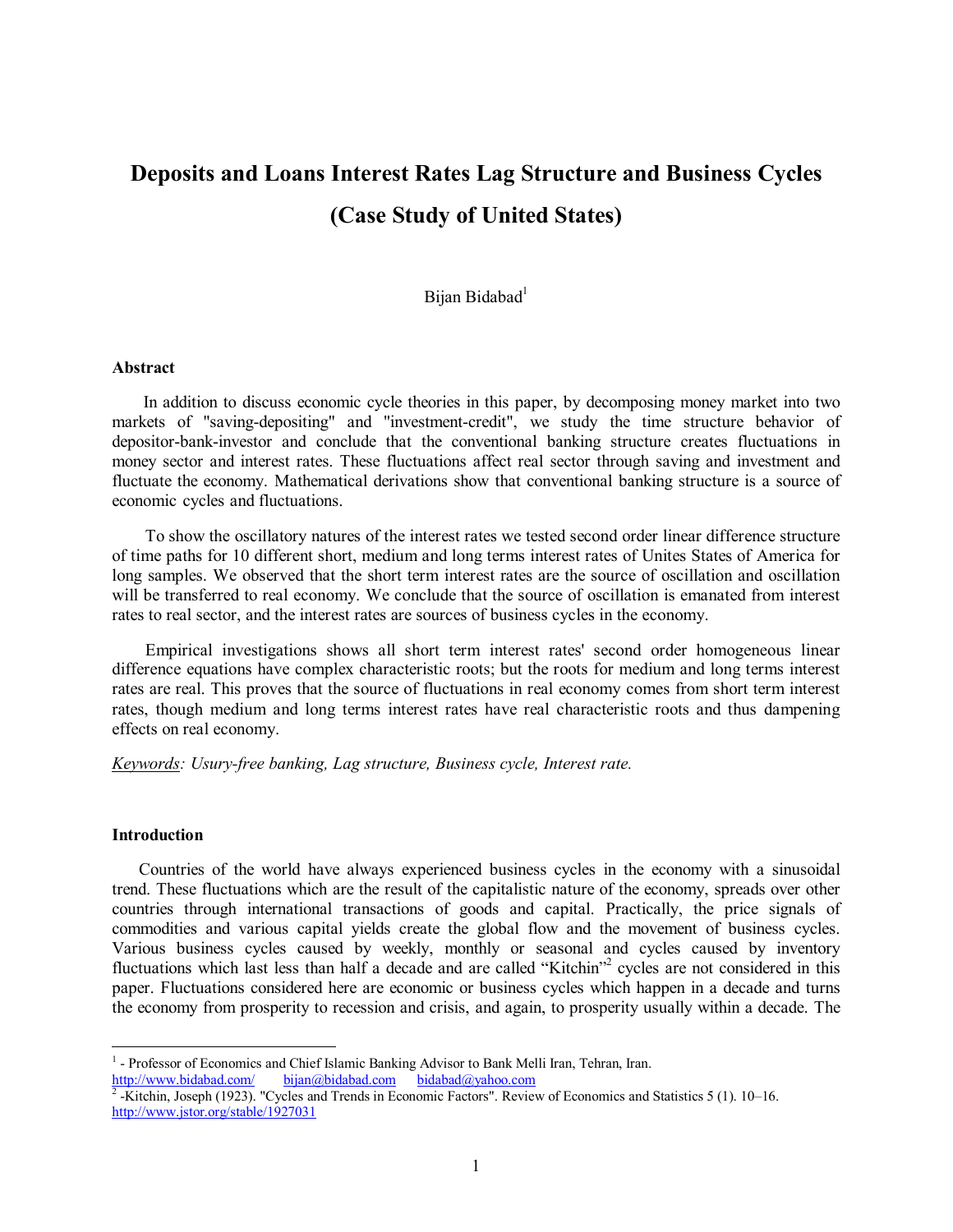large cycles which are usually caused by structural changes and occur within two decades, are reputed as "Kuznets"<sup>3</sup> cycles, and longer fluctuations caused by science and technology developments and take about half a century to complete, are called "Kondratieff"<sup>4</sup> cycles. Sometimes, the overlap of these cycles with usual business cycles creates large global crises such as crisis of 1920 decade and the crisis of the end of 2000 decade.

 This waviness is the result of the nature of mankind behavior; that is to say, the natural manner of men causes this behavior. This is because human being is extravagant and when he is rich, shows more extravagance, but the limited available sources do not let him to continue. Therefore, it has to stop during the economic prosperity. That is because resources do not increase proportional with people's economic activities. The scarcity of resources causes price increase and decrease of profit margin which is the beginning of recession and the turning point of business cycle.

## **Business cycle theories**

For the first time, Juglar<sup>5</sup> realized this phenomenon in 1862 for 8-11 years periods. After that, several theories were introduced about business cycles which studied business cycle from different points of view. As Schumpeter<sup>6</sup> described the four stages of business cycle, during prosperity stage, increase in production and prices and the decrease of interest rate are seen. During the second stage or recession, production and prices will decrease but interest rate will start to increase until we reach to the third stage which is the crisis when stock markets collapse and firms become bankrupt. Recovery starts during the fourth stage and is accompanied by stock exchange prosperity, increase of output, demand and prices.

"Goodwin"<sup>7</sup> believes that the reason for business cycles is the gap between income distribution between the profit of investors of economic firms and the earnings of labor force; when the economy has a high employment rate and labor demand increases, workers can't ask for higher wages because labor contracts are annual or have a fixed time and wages can be changed after the end of the contract period. The reverse happens during recession. Therefore, the income of the labor force is adjusted with the income of capital factor after a time lag which creates a cyclical behavior for matching production with consumption and ultimately shapes the cycle. Although Goodwin's theory has time dynamism, but mathematically, it's simple form gives first order difference equations. Although these equations have time ascending or descending trend, and are converging or diverging trends, but cannot obtain time oscillatory trends. The difference equation should be of second order to create sinusoid trends.

Some economists believe that the reason for business cycles is technological shocks $\delta$ , some other believe that they are created by political party and political decisions cycles<sup>9</sup>. Marxists believe it as the essence of capitalism, and New Classics believe that the decrease of labor purchasing power is the reason for capitalistic crises.

<sup>&</sup>lt;sup>3</sup>- Simon Kuznets, Secular Movements in Production and Prices. Their Nature and their Bearing upon Cyclical Fluctuations. Boston: Houghton Mifflin, 1930.

<sup>4</sup> - Kondratieff, N. D.; Stolper, W. F. (1935). "The Long Waves in Economic Life". Review of Economics and Statistics 17 (6): 105–115.<http://www.jstor.org/stable/1928486>

<sup>5</sup> -Clement Juglar, Des Crises commerciales et leur retour periodique en France, en Angleterre, et aux Etats-Unis. Paris: Guillaumin, 1862.<http://gallica.bnf.fr/ark:/12148/bpt6k1060720>

<sup>&</sup>lt;sup>6</sup> - Schumpeter, J. A. (1954). History of Economic Analysis. London: George Allen & Unwin.

<sup>&</sup>lt;sup>7</sup>- Richard Goodwin, "The Business Cycle as a Self-Sustaining Oscillation", 1949, Econometrica.

Richard Goodwin, Nonlinear Dynamics and Economic Evolution", 1991, in Niels Thygesen et al., editors, Business Cycles. 8 - Real business cycle theory. Kydland, Finn E.; Prescott, Edward C. (1982). "Time to Build and Aggregate Fluctuations". Econometrica 50 (6): 1345–1370. <http://www.jstor.org/stable/1913386>

<sup>9</sup> -Political business cycle. Partisan business cycle. Michal Kalecki.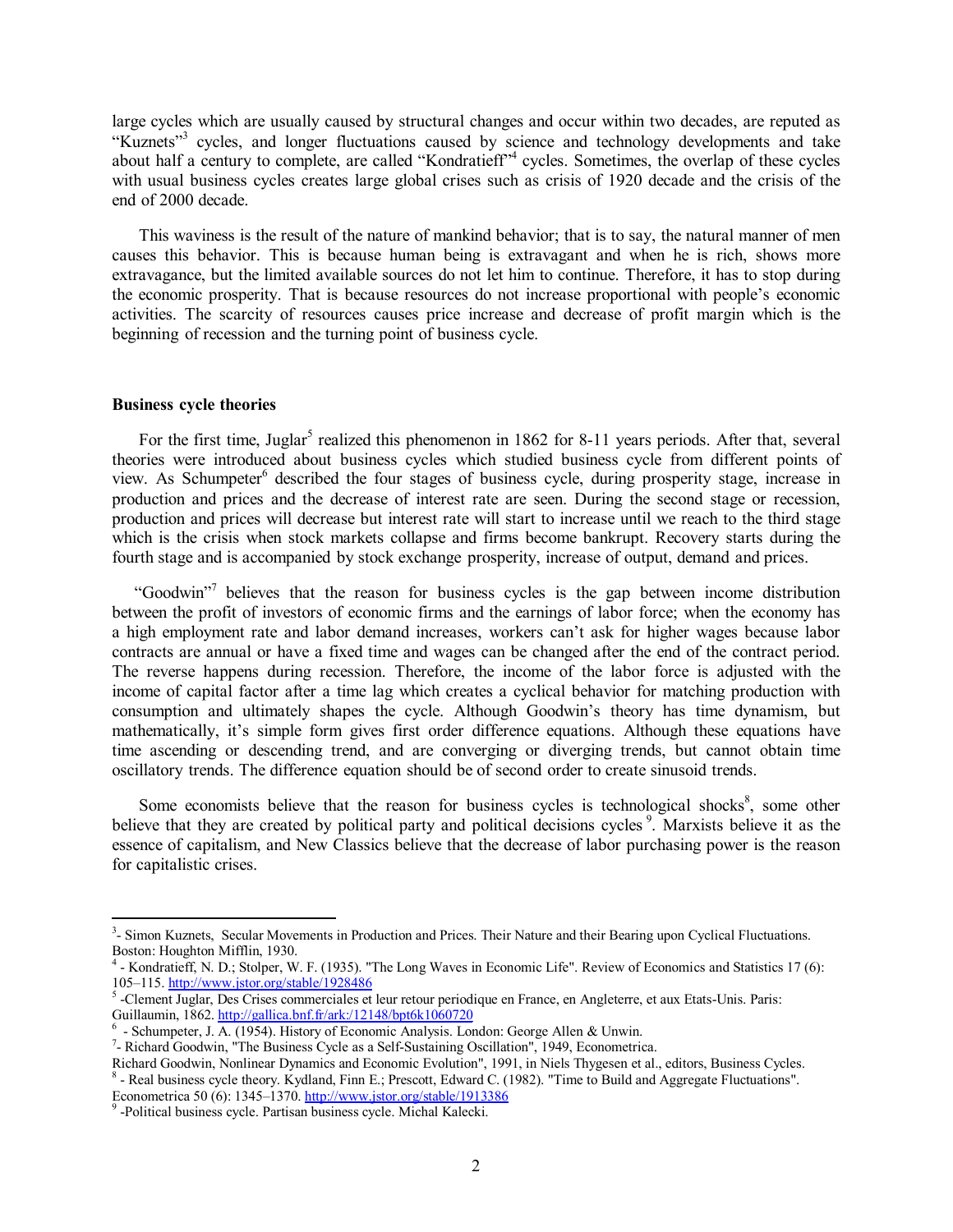By scrutinizing the nature of waving and sinusoid movement of economic activities we can realize this nature automatically leads to situations in which economy turns from prosperity to recession and crisis and again into prosperity. Some believe the reason behind this sinusoid movement is inventory operation and supply flow. That is, when the economy produces more than consumption, goods are accumulated in the warehouses and the producer has to decrease price to sell the inventory. The lowering price and the large accumulated inventory will loosen production and producer has to decrease production which decreases the income of factors of production (labor, capital and others). That is to say, income at macro level will drop which decreases demand for goods and services. The lower demand will decrease price and economic firms face more recession. This phenomenon goes forward until recession changes to crisis. During this stage, production continues to decrease, but practically the trend of price decrease is lowering or stopped. Price reaches production cost and since it is not possible for the producer to decrease price below production cost, production is stopped and many inefficient firms become bankrupt and total supply will decline in the country. The decrease in supply is followed by price increase and persuades production which increases income of factors of production in the next stage and is followed by more price increase and moves the economy from crisis to prosperity until we reach the beginning of next business cycle. After a while, recession starts and the cycle reiterate again.

 According to Keynesian Economists, fluctuation in total demand causes the economy to reach equilibrium in short period which is not equilibrium at full employment. The motivation to obtain full employment in equilibrium which is below full employment and the inefficient excessive use of sources and factors of production and production capacity in equilibriums beyond full employment will cause business cycles. Keynesian theories believe that the lack of enough effective demand in the economy is an indigenous cause for crises while Classic and New-Classics believe exogenous factors are the causes of business cycles. They believe supply will create its own demand (Say's Law). Since according to these two views, government interference policies have positive or negative effect in abolishing crises, will lead to different policy results. The first offers financial and the second offers monetary policy. Paul Samuelson's Oscillator Model describes Keynesian analysis on the basis of multiplier effect (on consumption) and accelerator (in investment) which create cycles through changes of total demand components. The struggle between Keynesian and Classic economists can be introduced in this discussion. Keynes believed when the economy is in liquidity trap, or there is no coordination between investment and saving, in order to obtain equilibrium in money market, it is necessary to reduce interest rate below zero. In this situation it is not possible to use monetary policies to overcome crisis because, interest rate is so low that cannot be reduced. Essentially, the liquidity trap is because of poor relationship between efficiency rate of production in real sector and interest rate. That is to say, the interest rate has decreased to a very low figure, regardless of productivity rate. One of the reasons behind this situation is the increase of investment risk which decreases the net investment yield. The point is that, if it was possible to make negative interest rate in the economy, which is not possible operationally, monetary policies were capable of overcoming crisis. Therefore, national policies are recommended which are conducted in group 20 by injecting about \$5 trillion to overcome the present crisis. This method practically causes the crisis stricken economies come out the crisis, but in order to achieve this effect it is necessary to wait about half a decade until economic mechanisms lead the economy to prosperity through natural ways. The overview of economic variables in the last decade shows the same in comparison with 1920 crisis. The sever oil and grains price increase and successive draughts and unexpected ecological and meteorological events had increasing effects on this crisis. Similar conditions of the present crisis were also seen in the crisis of 1920 decade. Also during that period interest rate was severely reduced, but the economic conditions were so bad that even the low price of capital could not allocate adequate resources for production. Therefore, similar to financial policy which took about a decade to recover the global economy from crisis, accordingly at present time we have to wait until the injection of financial resources could again turn the global economy to recovery and prosperity.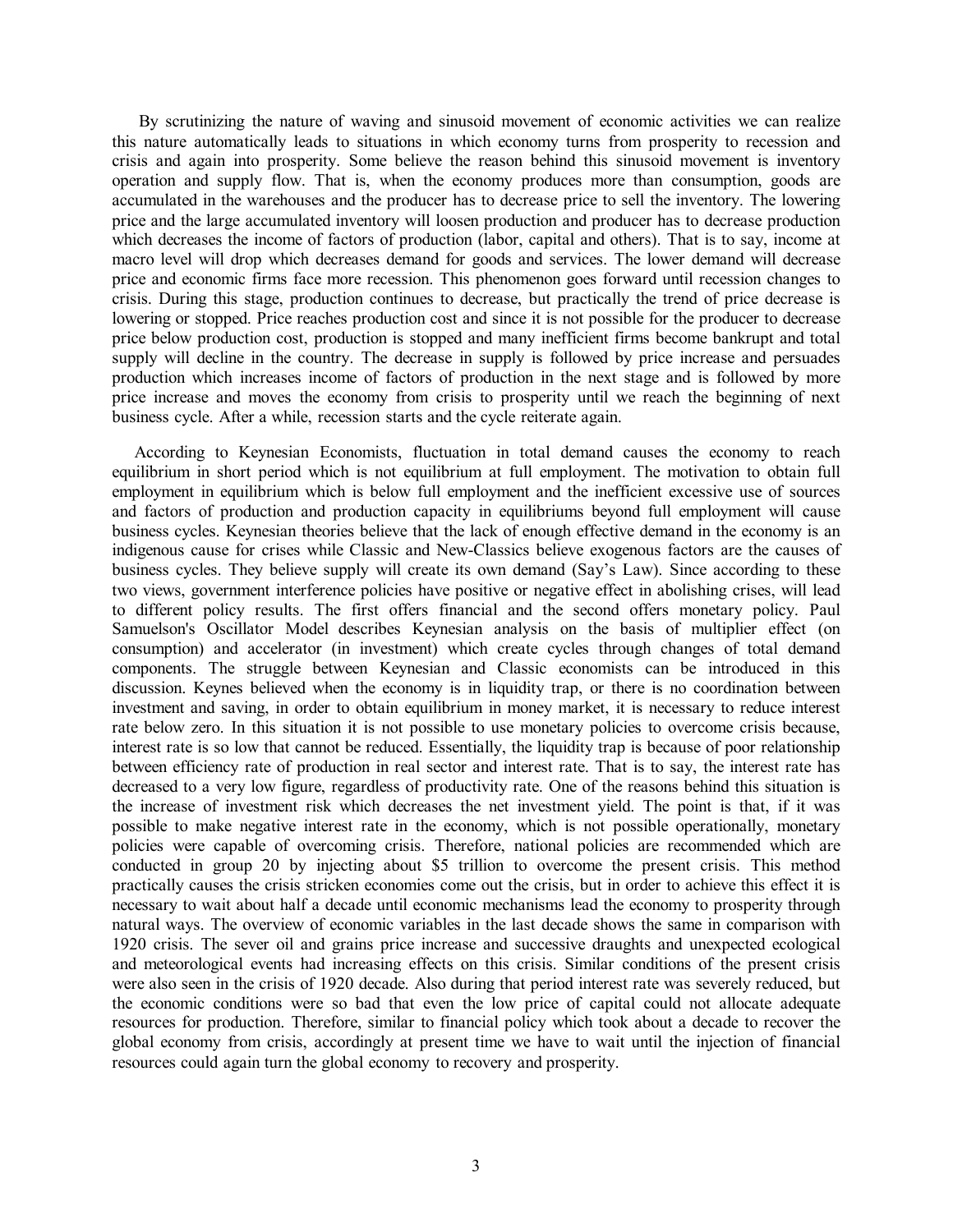#### **Money market and the role of banks in creation of economic cycles**

 The essential solution which is forgotten by economists is the reform of monetary and banking structure. Some theories suggest that banking structures are among factors which create crisis. In spite of excessive inventory theory, the variation of inventory is the effect of cycles, not its cause. In contrary to what is formed in the minds of economists around the world, the recent recession was not because of recession in American housing market; rather it was the consequence of this crisis. In spite of the set fort theories, the cause of recession was not in housing sector, but it was the result of a structural behavior in money and banking sector. The theory of credit cycles by Irving  $Fisher^{10}$  is one of the interesting theories about the cause of business cycles. He believes that credit cycles are the starting reason for economic cycles. Accordingly, the net increase of credits and equal with that, the debts as a percentage of GDP, creates economic prosperity, and vice versa, the decrease of net credit, moves the economy towards recession and crisis. In direction of Fisher theory, Minsky<sup>11</sup> puts forward the financial instability theory and develops Fisher theory by describing credit bubbles and the burst of these bubbles and their effects on economic cycles. He believes that the reason is the accumulated debts to banks. In this connection the Austrian school of thought<sup>12</sup> can be put forward which believes that the cause of credit changes is the monetary expansionary policies of central banks. This school refers to the role of interest rate as the price of capital for investment and agrees that in an open economy without central bank, interest rate describes the real time preference of borrowers and lenders, but central bank disturbs this equilibrium between them and inevitably creates fluctuations in the economy. When Fisher put forward this theory, the dynamic mathematical tools such as difference equations were not used. If the application of difference equations which was set forth in 1950 decade were introduced into economic analysis a few decades earlier, by using this tool, Fisher could dynamize the occurrence of crisis, as he explained the richest monetary theory which is the quantitative theory of money with the help of Balance Law from physics $^{13}$ .

 In spite of the view of recent economists who believe in a single money market, we divide it into two separate markets where banks operate as intermediates between them. In other words, the demand of the bank for deposits is at one side of the bank which intersects with the supply of deposits and fixes interest rate which is called deposit interest rate. On the other side, bank creates another market by supplying funds for credit finance and its intersection with demand for credit facilities creates the interest rate for credit facilities. That is to say bank stands between two markets of supply and demand of monetary funds. Now suppose that because of the consumption increase, deposit supply falls down. This will increase the deposit interest rate. The increase in deposit interest rate cannot instantly increase credit interest rate because credit contracts have been fixed for a period of time and bank has to wait for the duration of the contract before increasing the rate in new contracts for credit facilities and subsequently, the interest rate for credit facilities will increase in the economy. Bank will face losses during this period of time and after a time lag will compensate it by the increase of credit facility rate. Although this lag is not quite visible for people, from economic point of view it creates a special dynamic relationship between supply and demand for capital. It can mathematically be shown that because of this lag, the relationship between these two variables is a second degree behavioral difference equation. Second degree difference equations have a wavy character which creates cycles. Therefore, practically, the cycles created in the saving and families' consumption will transfer into the investment and production sectors.

 $\overline{a}$ 

<sup>&</sup>lt;sup>10</sup> - Fisher, Irving (1933), "The Debt-Deflation Theory of Great Depressions", Econometrica, <http://fraser.stlouisfed.org/docs/meltzer/fisdeb33.pdf>

<sup>&</sup>lt;sup>11</sup> Hyman Minsky The Credit Crisis: Denial, delusion and the "defunct" American economist who foresaw the dénouement. [http://www.finfacts.ie/irishfinancenews/article\\_1014734.shtml](http://www.finfacts.ie/irishfinancenews/article_1014734.shtml) 

Hyman Minsky The Financial Instability Hypothesis, Working Paper No 74, May 1992, pp. 6-8. <http://www.levy.org/pubs/wp74.pdf><br><sup>12</sup>- Works of Ludwig von Mises and Friedrich Hayek.

<sup>&</sup>lt;sup>13</sup> - William Jack Baumol, Topology of Second Order Linear Difference Equations with Constant Coefficients, 1958, Econometrica

William Jack Baumol, Economic Dynamics, R. Turvey, 1951.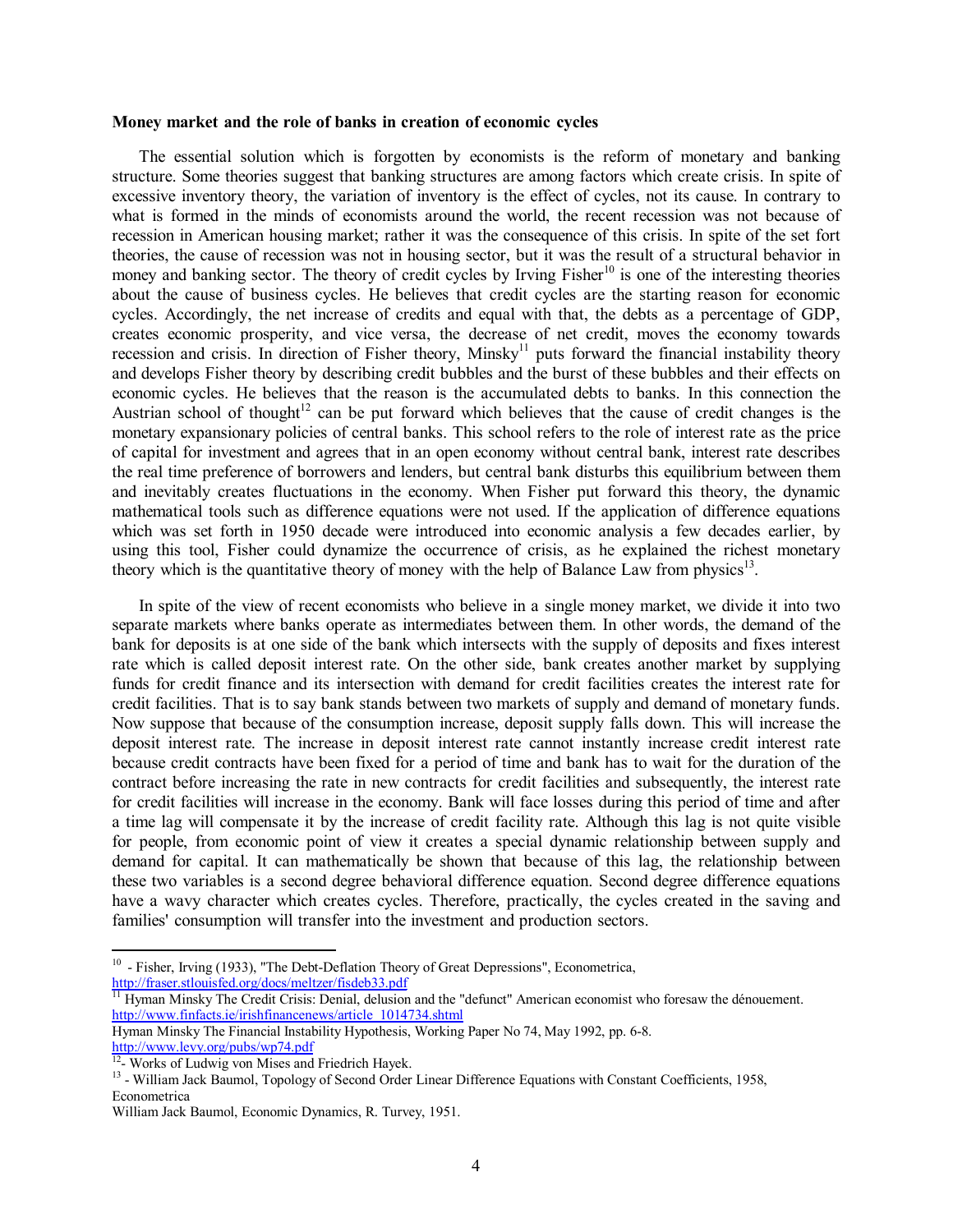In other words, all fluctuations seen in real sector of the economy are induced by fluctuations in the money market. Many studies have been carried out about this subject which is one of the obvious subjects of monetary theories in the economy. If fluctuations of the money sector of the economy alleviate, many of the fluctuations of the real sector will also tend to be stabilized. The most important effect of elimination of "usury" is the direct bridging of the investment sector to saving sector of the economy<sup>14</sup>. When banks try to maximize profit through optimizing their behavior, the intermediate sector (banks) acts as a separate sector of the economy and the differences created by them between interest rates of supply and demand of funds, create fluctuations in financial markets. Since loan contracts have maturity periods, changes in supply (sources) or demand (uses) side of funds take time to be transferred to the other side. This time lag creates continuous fluctuations in financial markets. This analysis can be seen in the following graph:





Where:

| $\sigma S$ | Fund supply by depositors |
|------------|---------------------------|
|------------|---------------------------|

- $D^L$ Loan fund demand
- $D^B$ Bank demand for funds
- *S r* Saving interest rate
- $r^L$ Loan interest rate
- $m<sup>S</sup>$ *m* Amount of saving
- $m^B$ *m* Amount of loans
- *R* Bank's revenue

Bank's revenue at time t is equal to:

$$
R_t = m_t^B r_t^L - m_t^S r_t^S \tag{1}
$$

<sup>&</sup>lt;sup>14</sup> - For more information look through: Bidabad, Bijan, Economic-juristic analysis of usury in consumption and investment loans and contemporary jurisprudence shortages in exploring legislator commandments. Proceeding of the  $2<sup>nd</sup>$  International Islamic Banking Conference. Monash University of Malaysia. 9-10 September 2004. Reprinted in: National Interest, Journal of the Center for Strategic Research, Vol. 2, No. 1, winter 2006, pp. 72-90. Tehran, Iran. http://www.bidabad.com/doc/reba-en.pdf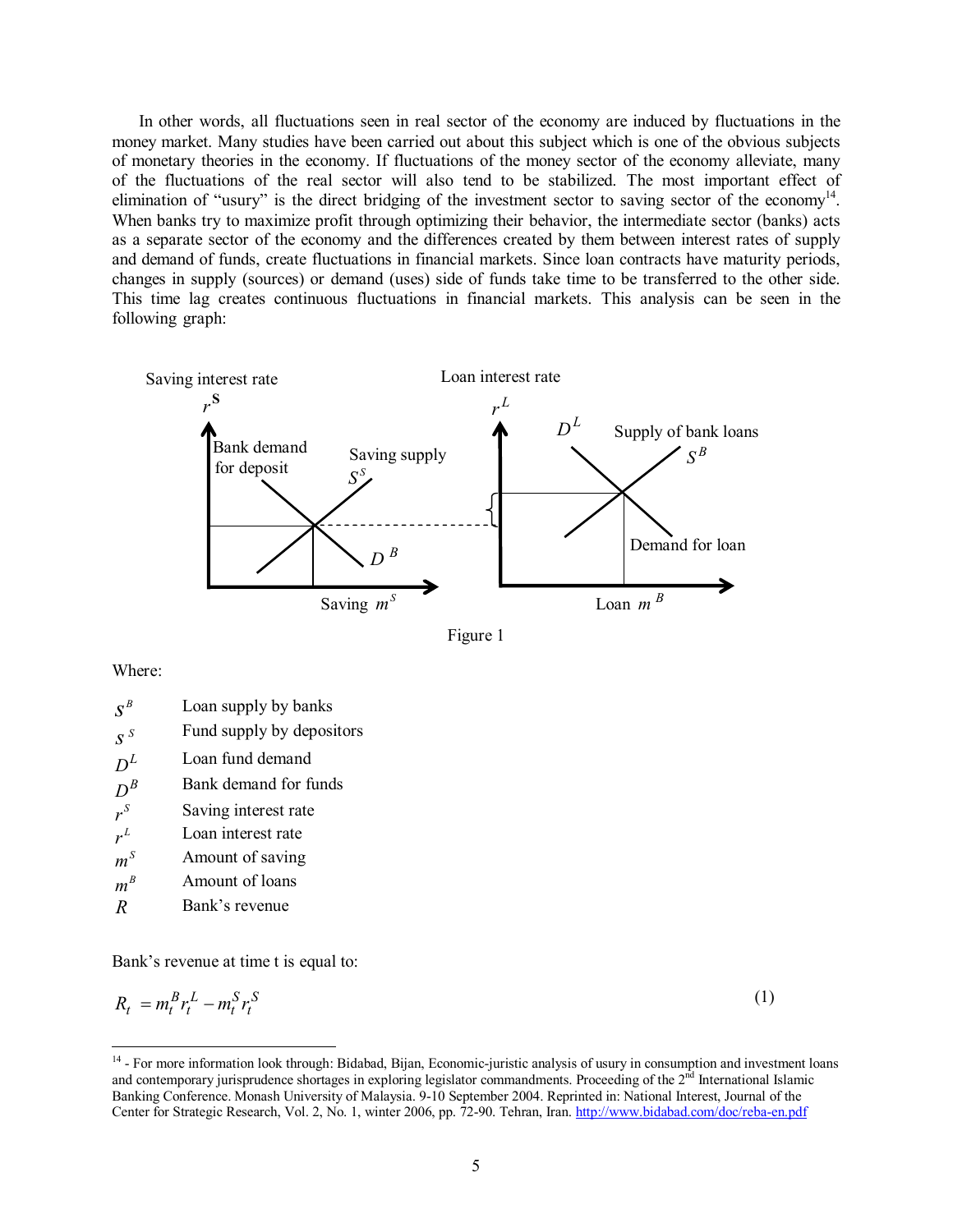At equilibrium we have:

$$
m_t^B = D_t^L = S_t^B \tag{2}
$$

$$
m_t^S = D_t^B = S_t^S
$$
 (3)

Now suppose a new condition in which demand for loans decreases and  $D_t^L$  moves to left side to  $D_{t+1}^L$ . In the new equilibrium, if bank's revenue turns negative, we have:

$$
r_{t+1}^L < r_t^L \tag{4}
$$

$$
O1
$$

Dr:  
\n
$$
R_{t+1} = m_{t+1}^{B} r_{t+1}^{L} - m_{t}^{S} r_{t}^{S} < \mathbf{0}
$$
\n(5)

 Therefore, regarding time-loan contracts of bank, bank has practically to compensate losses during  $t+1$  period from other sources until the next period when  $D^B$ curve moves to the left hand side. That is to say:

$$
r_{t+2}^{S} > r_{t+1}^{L}
$$
  
\n
$$
R_{t+2} = m_{t+1}^{B} r_{t+1}^{L} - m_{t+2}^{S} r_{t+2}^{S} > \mathbf{0}
$$
\n(6)

 By generalizing this hypothesis we clearly see that whenever shocks occur in deposit supply or demand for banks' credit facilities (loan), because of time contracts, these shocks will be transferred to the other market in the next period and the fluctuations transfer from market to market alternatively and permanently fluctuates other related markets.

 By considering the sign of three equations of (1), (5) and (7), we can clearly see that the behavior of variable R is alternative in different time periods. The behavior of the two markets described above can be drowned according to Cob-Web model which creates different fluctuation according to the gradient of different parts of supply and demand curves.

The interest rates in the two markets are as follows:

$$
r_t^S = r^S (m_t^S) \tag{8}
$$
  
\n
$$
r_t^L = r^L (m_t^B) \tag{9}
$$

 If according to the above assumptions we adjust the relationship of the two markets with one time-lag, we have:

$$
m_{t+1}^S = f(m_t^B)
$$
 (10)

By replacing  $(8)$  and  $(9)$  in  $(10)$ , we have:

$$
r_t^S = r^S(f(m_{t-1}^B)) = r^S(f(r^{L^{-1}}(r_{t-1}^L)))
$$
\n(11)

 In other words, the interest rate in the deposit market is a function of interest rate in loan market in the last period. The adjustment takes place when the return movement occurs in the next period which means that the interest rate of loan market is itself a function of interest rate of deposit market in the previous period, or:

$$
m_{t+1}^B = g(m_t^S) \tag{12}
$$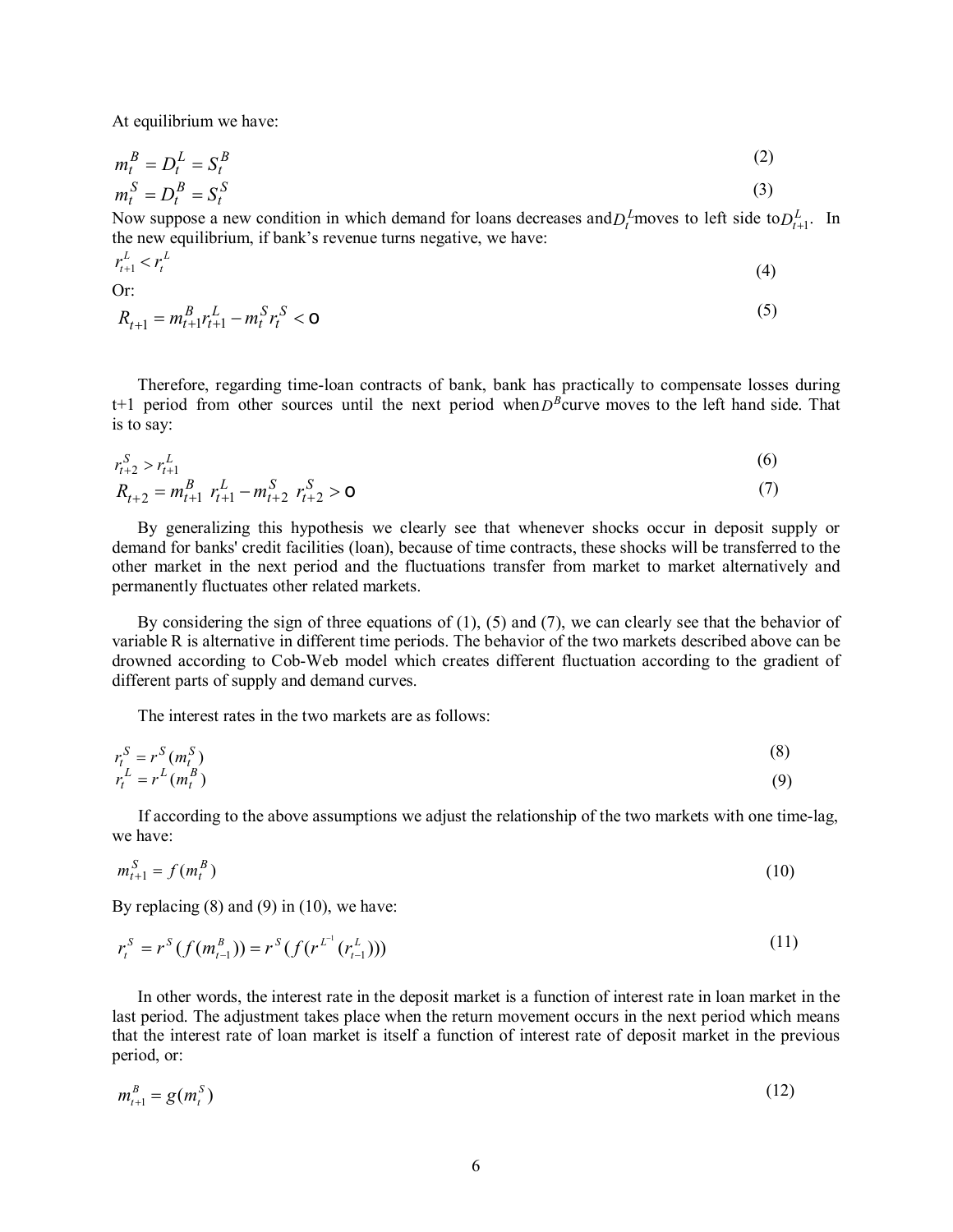By replacing (10) in (12), we will have:

$$
m_{t+1}^B = g(f(m_{t-1}^B))
$$
\n(13)

 This is a second order difference equation which is characterized to fluctuate easily in time. This is also true about interest rates. By replacing (12) in (10), we have:

$$
m_{t+1}^S = f(g(m_{t-1}^S))
$$
\n(14)

This equation similar to equation (13) can be completely oscillatory. By replacing (12) in (9), we will have:

$$
r_t^L = r^L(g(m_{t-1}^S)) = r^L(g(r^{S^{-1}}(r_{t-1}^L)))
$$
\n(15)

Since equations (15) and (11) are function of  $m_{t-1}^S$  and  $m_{t-1}^B$  these two variables can completely be oscillatory according to (14) and (13).

 Therefore, interest rate similar to the amount of deposits (savings) and loans in both loans and deposits markets can fluctuate.

#### **Transfer of fluctuations from monetary sector to real sector**

 Although the transfer of monetary fluctuations to real sector can be clearly seen and understood, but in order to clarify the subject, we consider the equilibrium at macro level and its relation with interest rate fluctuations induced by the banking behavior. According to national accounting relationship we can write:

$$
gdp = con + inv + gov + ex - imgde = con + sav + tax + tr
$$
 (16)  

$$
gdp = gde
$$

In which:

| $gdp = gde$ | Gross domestic product = Gross domestic expenditure |
|-------------|-----------------------------------------------------|
| con         | Consumption                                         |
| inv         | Investmnt                                           |
| gov         | Government expenditures                             |
| ex          | Exports                                             |
| im          | Imports                                             |
| sav         | Saving                                              |
| tax         | Tax                                                 |
| tr          | Transfer payments to outside                        |

By solving equation (16), the equilibrium condition in macro economy will be obtained:

$$
(\text{inv} - \text{sav}) + (\text{gov} - \text{tax})\left(e + x - \text{im} - \text{tr}\right) = 0\tag{17}
$$

 Foreign exchange markets relate international capital markets to real sector through foreign exchange rates and financial derivatives such as options, futures, forward contracts, and time deposit certificates where these markets also oscillatory affect the real sector through interest rate similarly, but for simplicity, we do not consider it and according to equations (15) and (11), we will only consider the two variables of investment and saving as functions of interest rates of saving deposits and loans ( $r^s$  and  $r^L$ ). In other words, the equilibrium condition in the economy in time t will be as follows: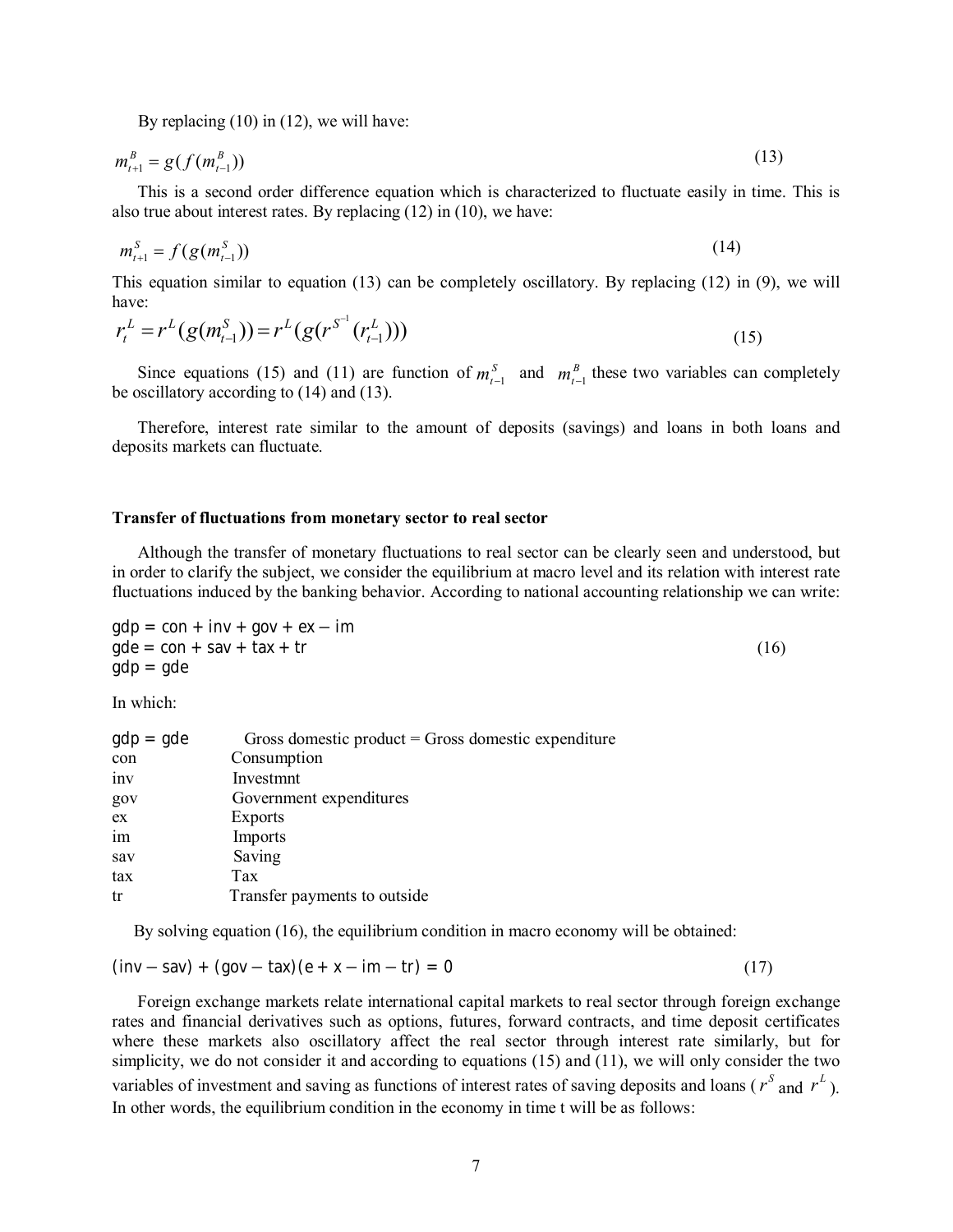$$
(\mathbf{inv}_t(\mathbf{r}_t^L) - \mathbf{sav}_t(\mathbf{r}_t^S)) + (\mathbf{gov}_t - \mathbf{tax}_t) + (\mathbf{ex}_t - \mathbf{im}_t - \mathbf{tr}_t) = \mathbf{0}
$$
\n(18)

By replacing  $\mathbf{r}_t^S$  and  $\mathbf{r}_t^L$  from equations (15) and (11) in equilibrium condition, we will have:

$$
(\text{inv}_{t}\left(r^{L}(g(r^{S^{-1}}(r_{t-1}^{L})))\right)-\text{sav}_{t}\left(r^{S}(f(r^{L^{-1}}(r_{t-1}^{L})))\right)+(\text{gov}_{t}-\text{tax}_{t})+(\text{ex}_{t}-\text{im}_{t}-\text{tr}_{t})=0
$$
 (19)

If the government has balanced fiscal policy which means  $(gov_t - tax_t) = 0$  and the trade balance is also balanced ( $(ex_t - im_t - tr_t) = 0$ ), again the equilibrium (19) is a second order difference equation which can lead the economy into disequilibrium in different times. In other words, the mathematical behavior of equation (19) will be different regarding the behavioral characteristic of saving and loan contracts and the reaction of depositors and borrowers (investors) to interest rates of deposits and loans which can show any kind of oscillatory behavior. But this behavior cannot be expanding (diverging) or dampening (converging) forever, because disequilibrium tends to zero in the long run. Therefore, necessarily even if the equilibrium is a moving equilibrium, it should oscillate around its long run equilibrium and this phenomenon creates economic cycles.

It may be necessary to brief that by using fiscal policy  $(gov_t - tax_t)$  according to Keynes theory, we can compensate disequilibrium in equation (18). But by injecting financial resources to the economy equal to (gov<sub>t</sub> – tax<sub>t</sub>)>0, the excess government budget in time t *Ceteris Paribus* will be government debt to the central bank at time t+1 and disrupts budget balance and the government has to levy more tax to compensate this deficit in the next period which leads to recession and disequilibrium and fluctuation in the next period. The same is true about the last parentheses of equation (19) about trade balance which is  $(e + x - im - tr)$ . By creating export incentives and import barriers for imports at time t, government increases the trade balance equal to  $(\mathbf{ex}_t - \mathbf{im}_t - \mathbf{tr}_t) > 0$ , and by increase of exchange rate in period t+1, exchange stability will be disrupted and we will face deficit in foreign trade which will have negative effects on the economy and creates fluctuations.

#### **The capability of second order difference equation in explaining fluctuations**

 In order to clarify more second order difference equations' behavior, we will brief the time trend dynamism of linear non-homogenous difference equation with fixed coefficients. Consider a linear nonhomogeneous second order difference equation with constant L and fixed coefficients of a and b:

$$
y_{t+2} + ay_{t+1} + by_t = L \tag{20}
$$

According to the amounts of a and b, the time trend of this equilibrium can be linear or non-linear for each Special Solution. By foregoing L for the time being, the Complementary Function will be as follow:

$$
y_{t+2} + ay_{t+1} + by_t = 0 \tag{21}
$$

This difference equation has the following second order Characteristic Equation with roots x',x":

$$
x^{2} + ax + b = 0 \qquad x', x'' = (-a \pm \sqrt{a^{2} - 4b})/2
$$
 (22)

The Final Solution is in the form of the sum of "Special Solution" ( $y_p=M$ ) (by solving the nonhomogeneous equation) and "Complementary Function":

$$
y_t = A(x')^t + B(x'')^t + y_p
$$

If the equation has two true positive or zero roots, when both of these roots are true and less than one, by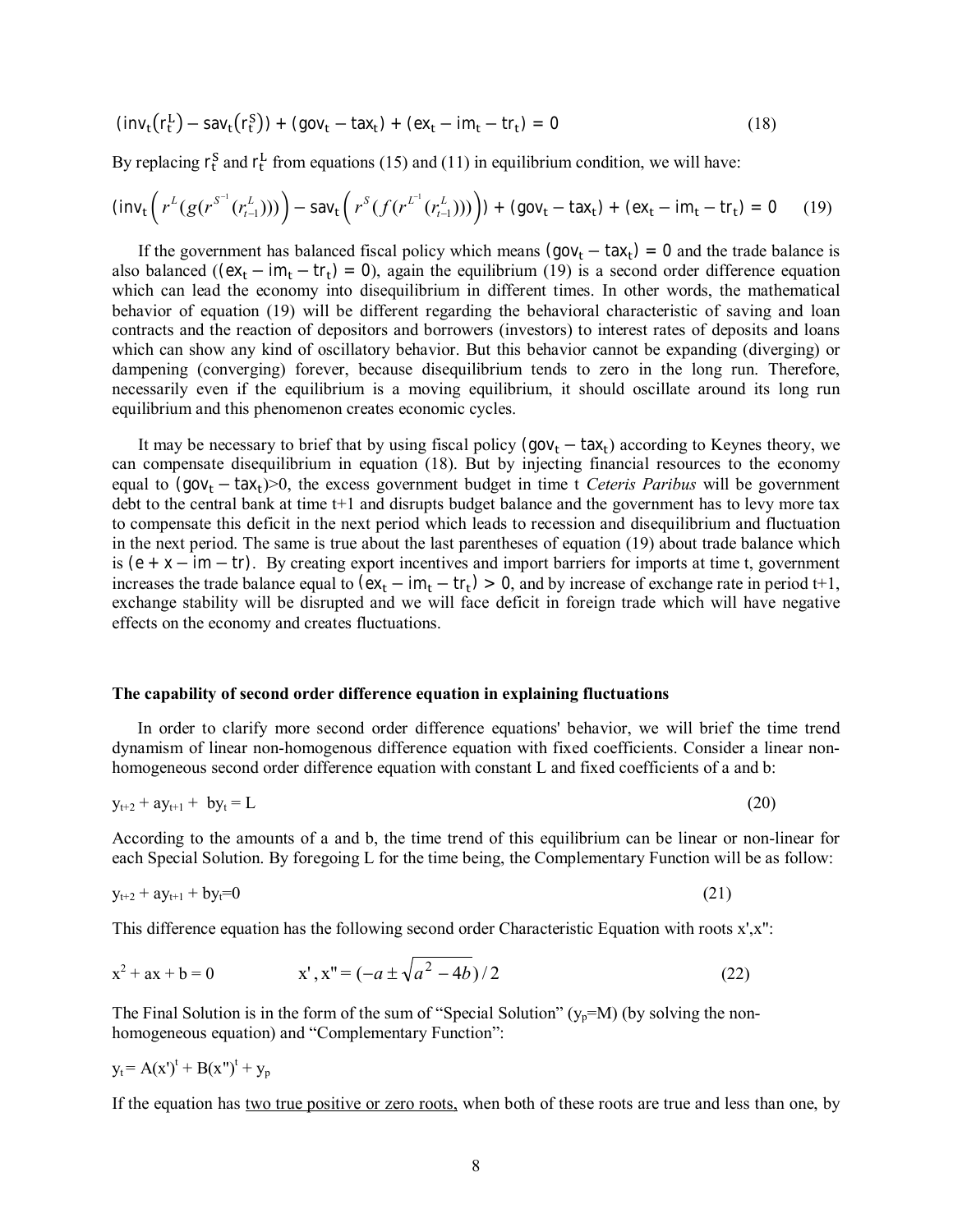the increase of t,  $y_t$  tends to constant M (figure 2). But if  $x'=1$  and  $x''<1$ , when t increases,  $y_t$  tends to A+M (figure 3). If  $x''=1$  and  $x' < 1$ , when t increases,  $y_t$  will finally tend to B+M. If one of the roots is bigger than the other  $(x>1)$  and B and A are both positive, by increase of t,  $y_t$  will increase (figure 4).



If  $A \le 0$  and  $B \ge 0$ , the result depends on whether x' or x" is larger. At the preliminary stages, by increase of t, the amount of  $y_t$  is more affected by the term whose root is larger (figure 5).



If the two roots are true and negative (or zero), when x", x'<0, when t is even,  $(x'')^t$  and  $(x')^t$  will be positive, and when t is odd, these items will be negative. This causes  $y_t$  to oscillate in successive periods. If the absolute value of both roots are less than one,  $0 \le |x'|$ ,  $|x''| \le 1$ ; which means:  $-1 \le x'$ ,  $x'' \le 0$ , by increase of t,  $|A(x')^t|$ ,  $|B(x'')^t$  will reduce and the amount of  $y_t$  tends towards M and finally will fit on line  $y_p = M$ (figure 6). If  $x'=$  -1 and -1  $\lt x''\lt 0$ ,  $A(X')^t$  does not depend on the amount of t, but only on its being odd or even. When t is even, the last expression is equal to A and when it is odd, it will be equal to –A. Also by increase of t, the amount of  $B(x'')^t$  will decrease and  $y_t$  oscillatory tends to  $A(x')^t$ +M and  $A(-1)^t$ +M (figure 7). When  $x$ ', $x$ ''<-1,  $y_t$  fluctuation will increase by the increase of t and the root with higher absolute value, will have a more effective role in fluctuations of  $y_t$  (figure 8).



If one root is positive and the other is negative, the absolute value of the larger root will have more effects on y<sup>t</sup> . The following cases may occur: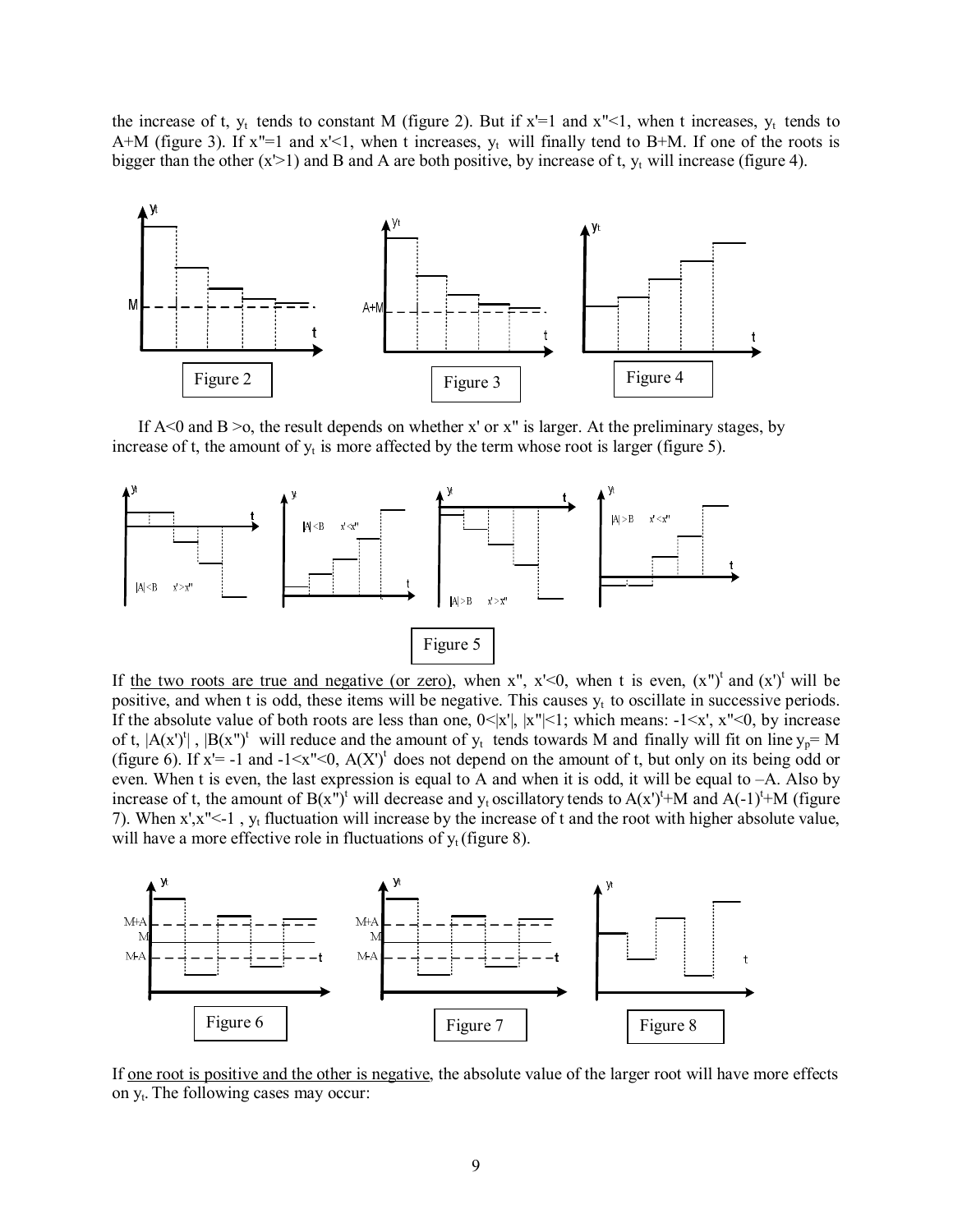If  $1 \ge x' \ge 0$  and  $|x'| \ge |x''|$ , y<sub>t</sub> will finally tend to M (figure 2).

If  $x'=1$  and  $|x'|>|x''|$ ,  $y_t$  tends to A+M (figure 3).

If  $x$ '>1 and  $x'$ |> $|x''|$ , the increase of t will increase  $y_t$  (figure 4).

If  $-1 \le x' \le 0$  and  $|x'| \ge |x''|$ , by increase of t, the amount of  $y_t$  will fluctuate and finally will tend to M (figure 6).

If x'=-1 and  $|x'|$  > |x''|, by the increase of t,  $y_t$  will oscillate around A+M and  $-A+M$  (figure 9).



If x'<-1 and  $x'$  |>|x",  $y_t$  will have expanding fluctuations in relation with M when t increases (figure 8). If  $x'=-x''$ , changes in  $y_t$  depends on the sign of A, B and larger absolute value of A in relation with B and vice versa.

If the root are double and real, the solution of the difference equation will be as follows:

$$
y_t = Ax^t + Btx^t + M
$$

 $+ M$  (23)

If  $1 \times 1 \times 10$ , Btx<sup>t</sup> will increase by the increase of t and will have an expanding time trend.

If  $x=1$ , and  $Btx<sup>t</sup> = Bt$ , we will have a similar case to previous one.

If  $0 \le x \le 1$ , Btx<sup>t</sup> tends to zero when t increases. This trend is not compensated by the expanding trend of t and when t increases,  $x^t$  will be more than t and therefore, the term  $Btx^t$  will tend to zero.

If  $-1 \le x \le 0$ , we have a trend similar with the case  $0 \le x \le 1$ , except that the term Btx<sup>t</sup> has a fluctuation trend which tends to zero.

If  $x=-1$ , the trend of Btx<sup>t</sup> is similar with  $x=1$ , but with fluctuations.

If  $x < -1$ , the result is similar with  $x > 1$ , but with fluctuations.

If the roots are imaginary or complex, the solution of the difference equation will be:

 $y_t = D^t [E \cos(tR) + F \sin(tR)] + M$  (24)

where the roots of the complex characteristic equation will be c±di and its module will be  $D=\sqrt{c^2+d^2}$ . The term in the bracket has an iterated fluctuation in each  $360^{\circ}$ . In other words,  $y_t$  has a cycle equal to  $t=360^{\circ}/R$ . Since Sin R=d/D, if for example R=60°, the range of the cyclical movement will be  $t=360^{\circ}/60^{\circ}$ .



Figure 10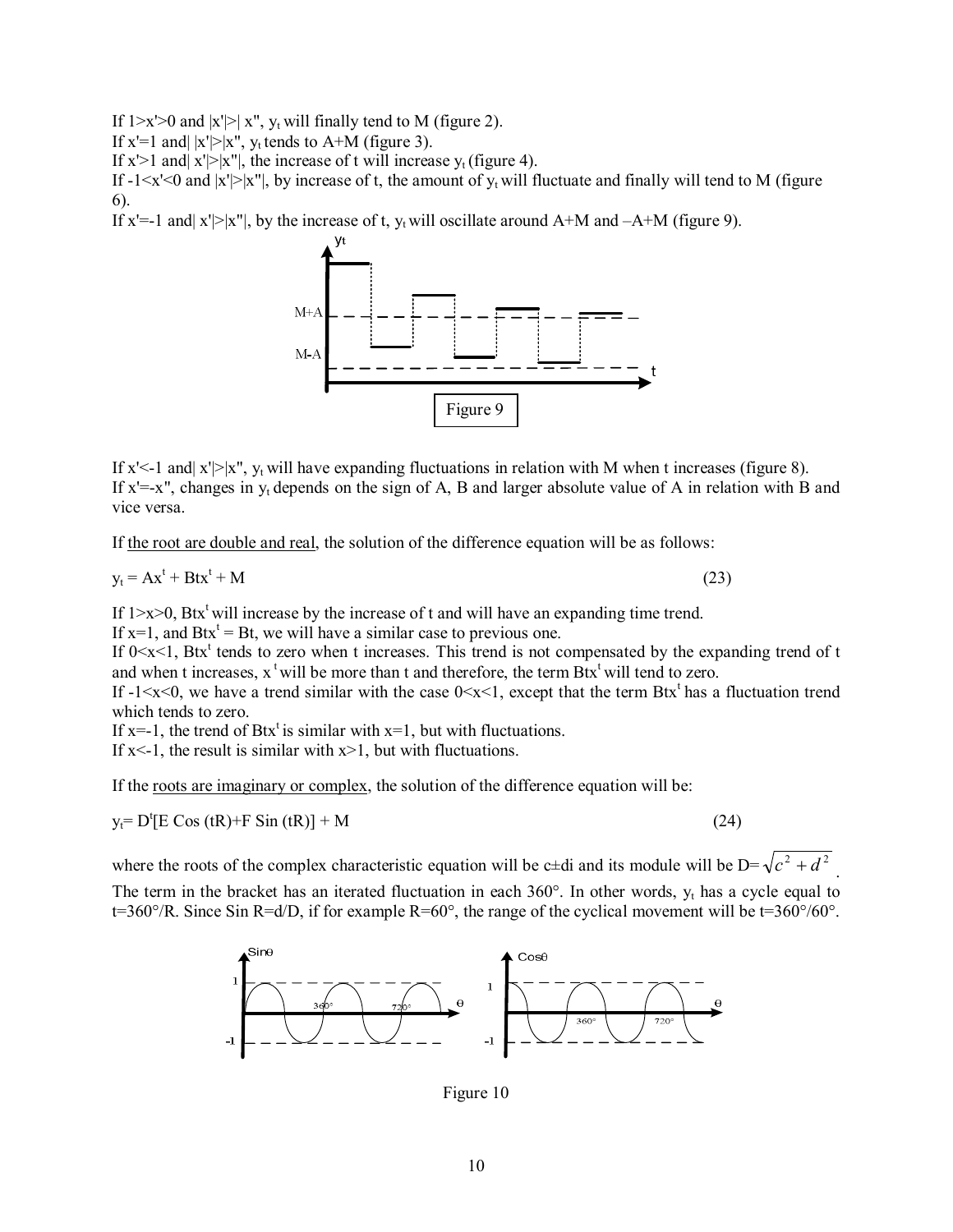For,  $\theta = tR$  the curves  $Sin\theta$  and in  $Cos\theta$  figure 10 have symmetrical cycles. Since amount of t is discrete, t may not be located at the beginning or middle of those cycles; therefore, figures 11, 12 and 13 look unbalanced. The term in the brackets of equation (24) has smooth fluctuations, but when reaches to power t, if  $D>1$ , by increase of t,  $D<sup>t</sup>$  will increase and multiplied by the amount of the brackets in equation (24) will increase the fluctuations (figure 11). If  $D=1$ ,  $D<sup>t</sup>$  will also be equal to 1 and will have no effects on the amount of the bracket and  $y_t$  will have a monotonous (smooth) fluctuations (figure 12).



If D<1, when t increases, D<sup>t</sup> decreases and fluctuations of  $y_t$  will tend to zero (figure 13). If we have a Special Solution, (this solution may be in the form of M, Mt or Mt<sup>2</sup>), we define  $y_p$  as the temporary equilibrium of y<sub>t</sub>. But if the special solution is not fixed, the equilibrium will be moving. For example, the Special Solution can be in the form of  $y_p$ =bt where the difference equation has no temporary equilibrium and bt is a moving equilibrium (figure 14).



In general, for a second order homogenous difference equation with constant coefficients such as:

$$
y_t + by_{t-1} + cy_{t-2} = 0 \tag{25}
$$

With the help of figure 15 we can describe the time trend of  $y_t$  by considering the coefficients of difference equation (b, c) and the roots of characteristic equation.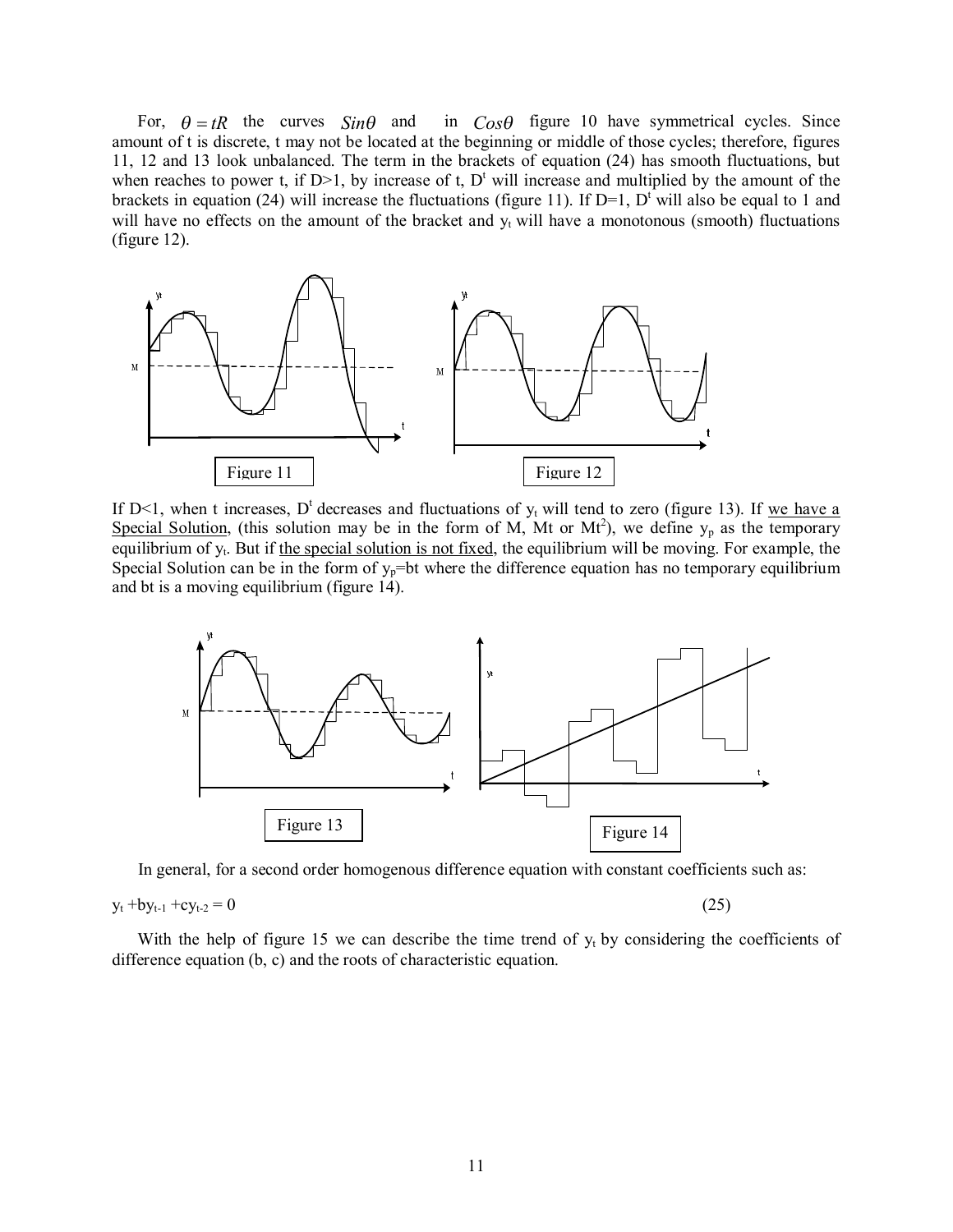

Figure 15

In this figure:

Area I: includes (I", I'): oscillatory dampening fluctuation (complex roots, module<1)

Area II: includes  $(II^{\prime\prime}, II^{\prime})$ : explosive oscillatory fluctuation (complex roots, module>1)

Area III: dampening and non-oscillatory (real roots, less than one)

Area IV: finally dampening and without oscillation (real roots, both positive, one larger than and the other less than one)

Area V: non-dampening and without oscillation (real roots and larger than one)

Area VI: oscillatory dampening (real roots, both negative with absolute values less than one)

Area VII: explosive with oscillation (real roots, both negative with absolute values larger than one)

Area VIII: finally explosive with oscillation (real roots, both positive and less than one)

Area IX: dampening without oscillation (real roots, both positive and less than one)

Area X: finally explosive without oscillation (real roots with opposite signs, the positive root is larger than one and the absolute value of the negative root is less than one)

Area XI: finally explosive without oscillation (real roots, with opposite signs, the absolute value of both roots are larger than one and the absolute value of the positive root is larger)

Area XII: dampening with oscillation (real roots with opposite signs, the absolute value of both roots less than one)

Area XIII: finally explosive with oscillation (real roots with opposite signs, the absolute value of the negative root is larger than one and the positive root is less than one)

Area XIV: finally explosive with oscillation (real roots with opposite signs, the absolute value of both roots are larger than one and the absolute value of the negative root is larger than the positive root)

In analyzing the time trend of  $y_t$  in a second order difference equation, the characteristics of being real roots, complex roots and double roots, their signs, the absolute value of them and being larger or smaller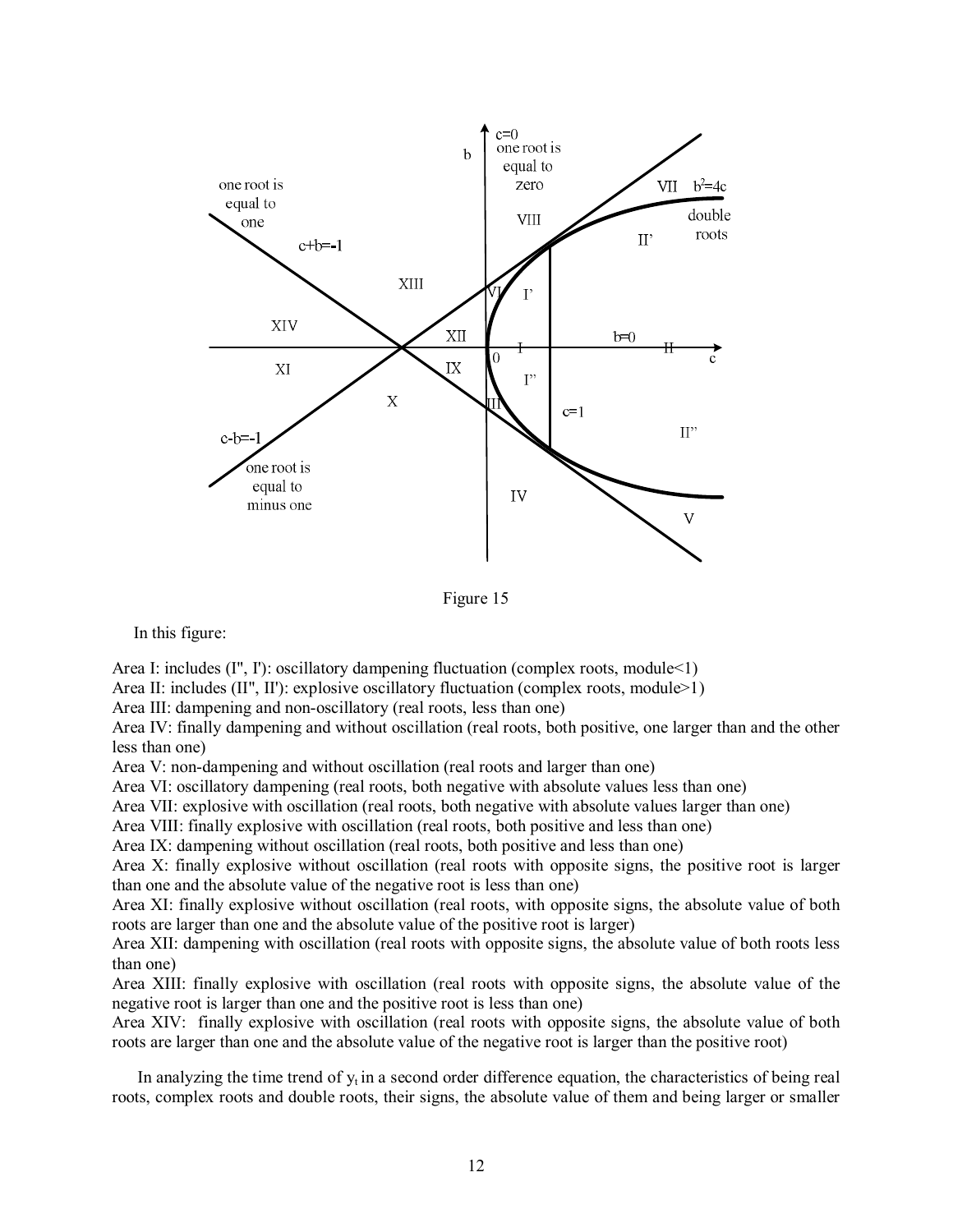than one, are critical. In figure 15, many other areas can be enumerated and studied like all the points located on drawn lines and curve or at the intersection of them and so on, but since it is time consuming, we stop here $^{15}$ .

 All the above analyses are only about second order non-homogeneous difference equations with a constant term and fixed coefficients. But if the constant term is a function of time or the difference equation is not linear, or has a higher order, or the coefficients are functions of time,  $y_t$  will have different trends which create moving equilibriums with various fluctuations. The mathematical behavior of this kind of equations can be coinciding with difference equation in the previous discussion about interest rates and deposit and loan sources which create any kind of fluctuations in money and capital markets that can easily fluctuate the supply and demand in real sector through investment and consumption demands functions.

## **Empirical Investigations**

 To test the time structure of the interest rate the following interest rates were selected for a long period since 1948 till present<sup>16</sup>:

## *Discount Rate (End of Period):*

Rate at which the Federal Reserve Bank of New York discounts eligible paper and makes advances to member banks. Borrowing from a Federal Reserve Bank may take the form either of discounts of short term commercial, industrial, and other financial paper or of advances against government securities and other eligible collateral. Federal Reserve advances to or discounts for member banks are usually of short maturity up to fifteen days.

*Federal Funds Rate:* 

Weighted average rate at which banks borrow funds through New York brokers.

#### *Commercial Paper Rate:*

Rate on three-month commercial paper of nonfinancial firms. Rates are quoted on a discount basis and interpolated from data on certain commercial paper trades settled by the Depository Trust Company.

#### *Treasury Bill Rate:*

Weighted average yield on multiple-price auctions of 13-week treasury bills.

#### *Certificate of Deposit Rate:*

Average of dealer offering rates on nationally traded certificates of deposits.

*Lending Rate:*  Base rate charged by banks on short-term business loans.

# *Mortgage Rate:*

Contract rate on 30-year fixed-rate first mortgages.

*Government Bond Yield: Long-Term and Short-Term:* 

<sup>&</sup>lt;sup>15</sup> - For more information about time behavior of difference equations look through "Difference Equations and the Stability of Equilibrium Dynamism", Bijan Bidabad.<http://www.bidabad.com/doc/difference-equations.pdf>

<sup>&</sup>lt;sup>16</sup> - International Financial Statistics, Country Note 2010, USA, [www.imfstatistics.org](http://www.imfstatistics.org)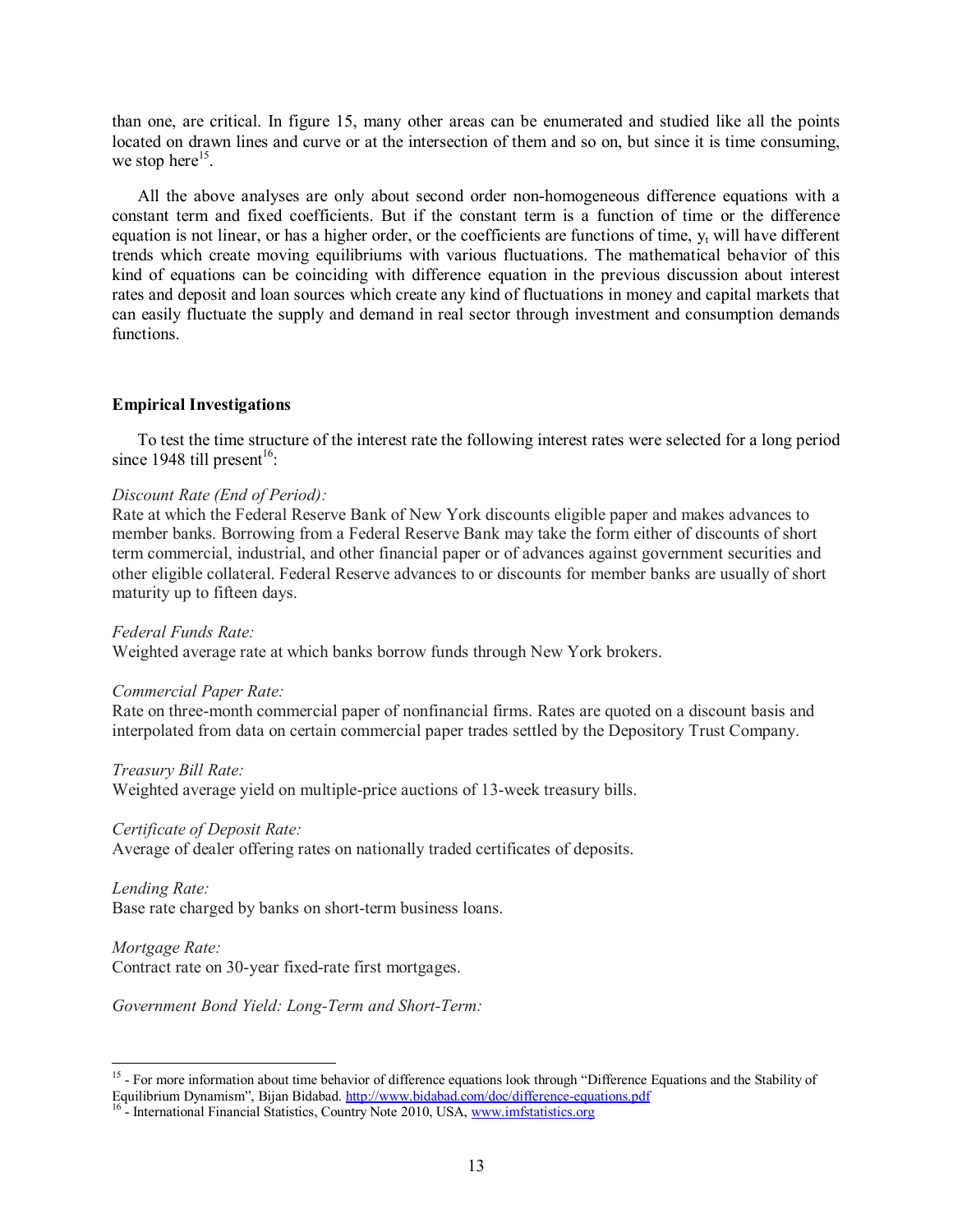Yield on actively traded treasury issues adjusted to constant maturities. Yield on treasury securities at constant maturity are interpolated by the U.S. Treasury from the daily yield curve. This curve, which relates the yield on a security to its time to maturity, is based on the closing market bid yields on actively traded treasury securities in the over-the-counter market. These market yields are calculated from composites of quotations obtained by the Federal Reserve Bank of New York. Medium-Term rate refers to three-year constant maturities. Long-term rate refers to ten year constant maturities.

Figure 16. shows the time path of different interest rates during the sample period.



Figure 16. Different interest rates time trend. USA (%) for 1948-2009

 To show the oscillatory natures of the interest rates we need to test that the equations (11) and (15) are true. That is these two equations are difference equations with (at least) orders 2 or more. Using data of the Unites States of America we try to show that equation (11) and (15) are oscillatory and therefore the source of oscillation will be transferred to equations (18) and (19) which are the equilibrium condition of the macro-economy. We can conclude that the source of oscillation is emanated from interest rates to real sector, and the interest rates are the source of cycles in the economy.

 Though the saving and loan interest rates are sufficed to be tested we test that various interest rates obey oscillatory behaviors. Ten types of short term and medium term and long term interest rates were selected. We fitted a second order linear non-homogenous difference equation to all 10 interest rates as given by (20).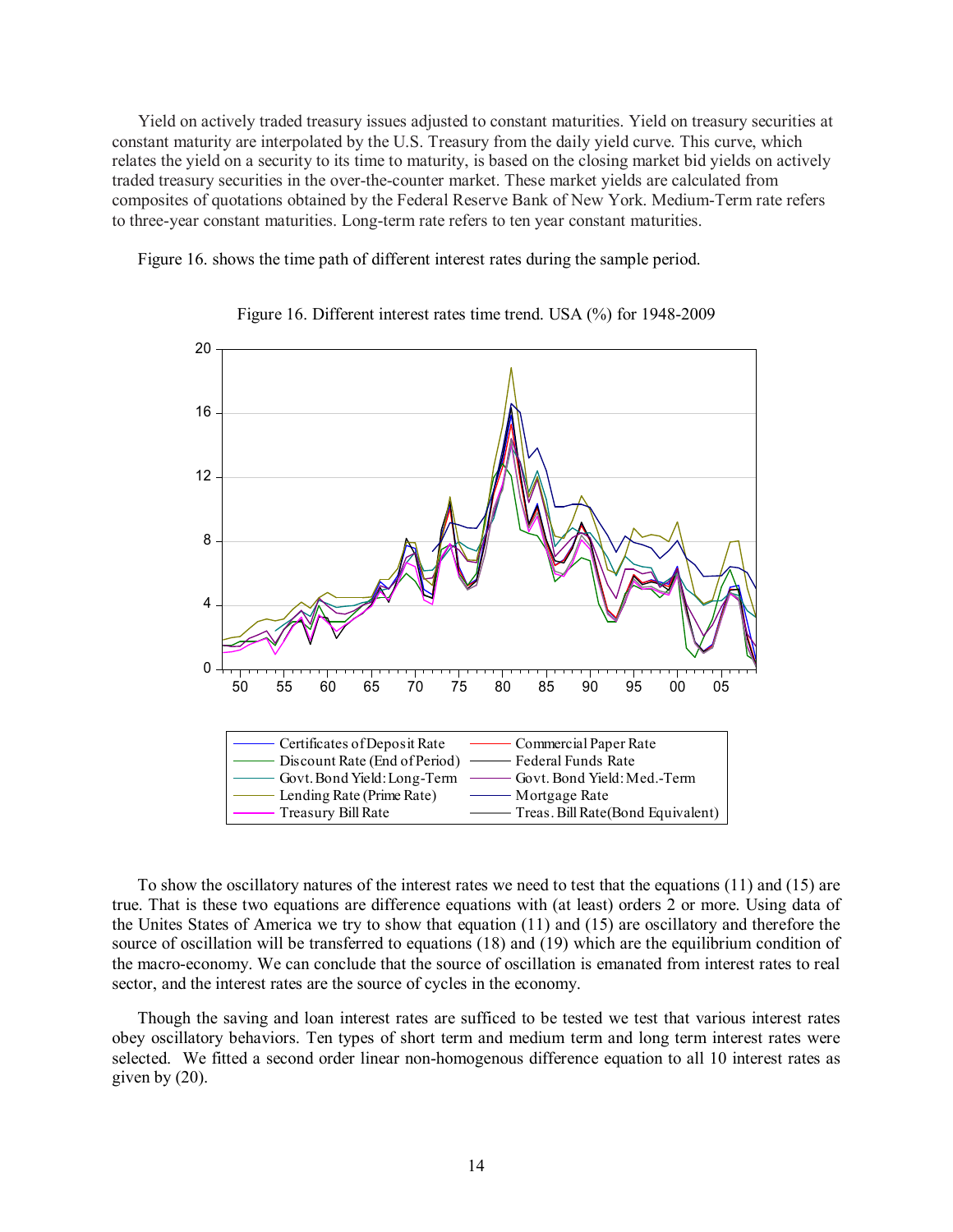| Dependent Variable            | $Y_t = B_0 + B_1.Yt_{-1} + B_2.Y_{t-2}$ |      |                           |                |                |           |                |
|-------------------------------|-----------------------------------------|------|---------------------------|----------------|----------------|-----------|----------------|
|                               | Sample                                  | obs. | $\mathbf{Y}_{\mathbf{t}}$ | $\mathbf{B}_0$ | $\mathbf{B}_1$ | $\beta_2$ | $\mathbf{R}^2$ |
| Certificates of Deposit Rate  | 1967-2009                               | 43   | <b>CDR</b>                | 1.412          | 1.173          | $-0.405$  | 0.714          |
| (secondary market-3 month)    |                                         |      | t-Stat.                   | 2.124          | 7.828          | $-2.675$  |                |
| <b>Commercial Paper Rate</b>  | 1974-2009                               | 36   | <b>CPR</b>                | 1.092          | 1.208          | $-0.406$  | 0.761          |
|                               |                                         |      | t-Stat.                   | 1.609          | 7.807          | $-2.564$  |                |
| Discount Rate (End of Period) | 1950-2009                               | 60   | DR.                       | 0.877          | 1.168          | $-0.349$  | 0.774          |
|                               |                                         |      | t-Stat.                   | 2.387          | 9.376          | $-2.786$  |                |
| Federal Funds Rate            | 1957-2009                               | 53   | <b>FFR</b>                | 1.159          | 1.121          | $-0.332$  | 0.721          |
|                               |                                         |      | t-Stat.                   | 2.241          | 8.255          | $-2.445$  |                |
| Lending Rate (Prime Rate)     | 1950-2009                               | 60   | <b>LPR</b>                | 1.193          | 1.195          | $-0.364$  | 0.799          |
|                               |                                         |      | t-Stat.                   | 2.553          | 9.559          | $-2.962$  |                |
| Treasury Bill Rate(Bond       | 1977-2009                               | 33   | <b>TBRBE</b>              | 0.920          | 1.212          | $-0.384$  | 0.768          |
| Equivalent-3 month)           |                                         |      | t-Stat.                   | 1.412          | 7.048          | $-2.153$  |                |
| Mortgage Rate                 | 1974-2009                               | 36   | MR                        | 0.713          | 1.301          | $-0.386$  | 0.874          |
|                               |                                         |      | t-Stat.                   | 1.140          | 7.983          | $-2.339$  |                |
| Treasury Bill Rate            | 1950-2009                               | 60   | <b>TBR</b>                | 0.738          | 1.173          | $-0.330$  | 0.792          |
|                               |                                         |      | t-Stat.                   | 2.126          | 9.257          | $-2.614$  |                |
| Govt. Bond Yield: Long Term   | 1956-2009                               | 54   | <b>GBYLT</b>              | 0.511          | 1.103          | $-0.180$  | 0.880          |
| $(10 \text{ year})$           |                                         |      | t-Stat.                   | 1.491          | 7.973          | $-1.319$  |                |
| Govt. Bond Yield: Medium      | 1950-2009                               | 60   | <b>GBYMT</b>              | 0.539          | 1.127          | $-0.222$  | 0.856          |
| Term (3 year)                 |                                         |      | t-Stat.                   | 1.656          | 8.668          | $-1.718$  |                |

Table 1. Estimation results for ten estimated equations

 As table 1 shows all estimated parameters are statistically significant and prove that a second order linear difference equation time structure exist for all 10 selected interest rates.

Table 2. Characteristic roots of the second order linear difference equations

| Variables    |                                                    |          | $y_{t+2} = a \cdot y_{t+1} + b \cdot y_t + L$ |       |         | real        | imag. |          | Characteristic<br>roots |
|--------------|----------------------------------------------------|----------|-----------------------------------------------|-------|---------|-------------|-------|----------|-------------------------|
|              |                                                    | a        | b                                             | L     | roots   | $\mathbf c$ | d     | $\bf{D}$ | x', x"                  |
| <b>CDR</b>   | Certificates of Deposit<br>Rate (secondary market- |          |                                               |       |         |             |       |          |                         |
|              | 3 month)                                           | $-1.173$ | 0.405                                         | 1.412 | complex | 0.586       | 0.865 | 1.045    | $0.586 \pm 0.865i$      |
| <b>CPR</b>   | Commercial Paper Rate                              | $-1.208$ | 0.406                                         | 1.092 | complex | 0.604       | 0.878 | 1.065    | $0.603 \pm 0.877$ i     |
| DR           | Discount Rate (End of<br>Period)                   | $-1.168$ | 0.349                                         | 0.877 | complex | 0.584       | 0.831 | 1.016    | $0.584 \pm 0.830$ i     |
| <b>FFR</b>   | Federal Funds Rate                                 | $-1.121$ | 0.332                                         | 1.159 | complex | 0.561       | 0.804 | 0.980    | $0.560 \pm 0.803i$      |
| <b>LPR</b>   | Lending Rate (Prime)<br>Rate)                      | $-1.195$ | 0.364                                         | 1.193 | complex | 0.598       | 0.849 | 1.039    | $0.597 \pm 0.849i$      |
| <b>TBRBE</b> | Treasury Bill Rate(Bond<br>Equivalent-3 month)     | $-1.212$ | 0.384                                         | 0.920 | complex | 0.606       | 0.867 | 1.058    | $0.606 \pm 0.866i$      |
| MR           | Mortgage Rate                                      | $-1.301$ | 0.386                                         | 0.713 | real    |             |       |          | 0.843, 0.458            |
| <b>TBR</b>   | Treasury Bill Rate                                 | $-1.173$ | 0.330                                         | 0.738 | real    |             |       |          | 0.705, 0.469            |
| <b>GBYLT</b> | Govt. Bond Yield: Long<br>Term (10 year)           | $-1.103$ | 0.180                                         | 0.511 | real    |             |       |          | 0.903, 0.200            |
| <b>GBYMT</b> | Govt. Bond Yield:<br>Medium Term (3 year)          | $-1.127$ | 0.222                                         | 0.539 | real    |             |       |          | 0.872, 0.255            |

As table 2 shows all short term interest rates' second order homogeneous linear difference equations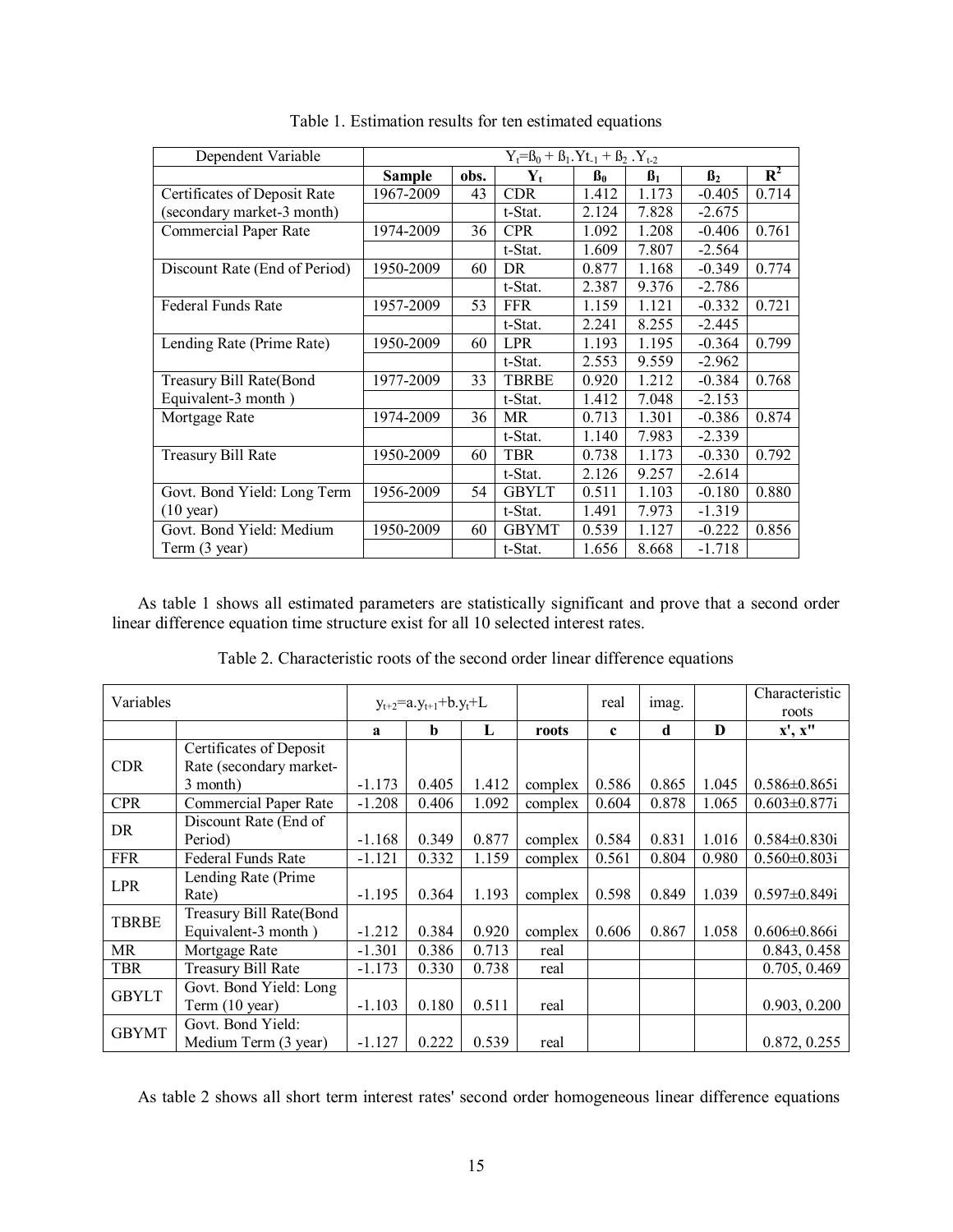have complex characteristic roots; but the roots for medium and long terms interest rates are real. This proves that the source of fluctuations in real economy comes from short term interest rates, though medium and long terms interest rates have real characteristic roots and dampening behaviors.

 Since value of D in short term rates is less than and nearly equal and greater than one the forms of oscillations will be as shown by figures 11 to 13. On the other side, the medium and long term interest rates have real characteristic roots which each one of the pairs is near to one and another is much less than one. Therefore the medium and long term interest rates have time path similar to figures 2 and 3 and have dampening behavior.

## **Details of Estimations**

| Dependent Variable: CDR                     |  |  |  |  |  |  |
|---------------------------------------------|--|--|--|--|--|--|
| Method: Least Squares                       |  |  |  |  |  |  |
| Date: 12/22/10 Time: 17:31                  |  |  |  |  |  |  |
| Sample (adjusted): 1967 2009                |  |  |  |  |  |  |
| Included observations: 43 after adjustments |  |  |  |  |  |  |

| Variable                                                                                                                         | Coefficient                                                                         | Std. Error                                                                                                                           | t-Statistic                         | Prob.                                                                |
|----------------------------------------------------------------------------------------------------------------------------------|-------------------------------------------------------------------------------------|--------------------------------------------------------------------------------------------------------------------------------------|-------------------------------------|----------------------------------------------------------------------|
| C<br>$CDR(-1)$<br>$CDR(-2)$                                                                                                      | 1.412185<br>1.172582<br>$-0.404723$                                                 | 0.664762<br>0.149786<br>0.151324                                                                                                     | 2.124347<br>7.828360<br>$-2.674555$ | 0.0399<br>0.0000<br>0.0108                                           |
| R-squared<br>Adjusted R-squared<br>S.E. of regression<br>Sum squared resid<br>Log likelihood<br>F-statistic<br>Prob(F-statistic) | 0.714088<br>0.699793<br>1.747549<br>122.1571<br>$-83.46267$<br>49.95163<br>0.000000 | Mean dependent var<br>S.D. dependent var<br>Akaike info criterion<br>Schwarz criterion<br>Hannan-Quinn criter.<br>Durbin-Watson stat |                                     | 6.406395<br>3.189471<br>4.021520<br>4.144394<br>4.066832<br>1.681986 |

Dependent Variable: CPR Method: Least Squares Date: 12/22/10 Time: 17:32 Sample (adjusted): 1974 2009 Included observations: 36 after adjustments

| Variable                                                                                                                         | Coefficient                                                                         | Std. Error                                                                                                                           | t-Statistic                         | Prob.                                                                |
|----------------------------------------------------------------------------------------------------------------------------------|-------------------------------------------------------------------------------------|--------------------------------------------------------------------------------------------------------------------------------------|-------------------------------------|----------------------------------------------------------------------|
| C<br>$CPR(-1)$<br>$CPR(-2)$                                                                                                      | 1.091869<br>1.207907<br>$-0.405724$                                                 | 0.678635<br>0.154712<br>0.158239                                                                                                     | 1.608920<br>7.807449<br>$-2.564003$ | 0.1172<br>0.0000<br>0.0151                                           |
| R-squared<br>Adjusted R-squared<br>S.E. of regression<br>Sum squared resid<br>Log likelihood<br>F-statistic<br>Prob(F-statistic) | 0.760982<br>0.746496<br>1.694166<br>94.71658<br>$-68.49445$<br>52.53240<br>0.000000 | Mean dependent var<br>S.D. dependent var<br>Akaike info criterion<br>Schwarz criterion<br>Hannan-Quinn criter.<br>Durbin-Watson stat |                                     | 6.269028<br>3.364833<br>3.971914<br>4.103874<br>4.017971<br>1.808214 |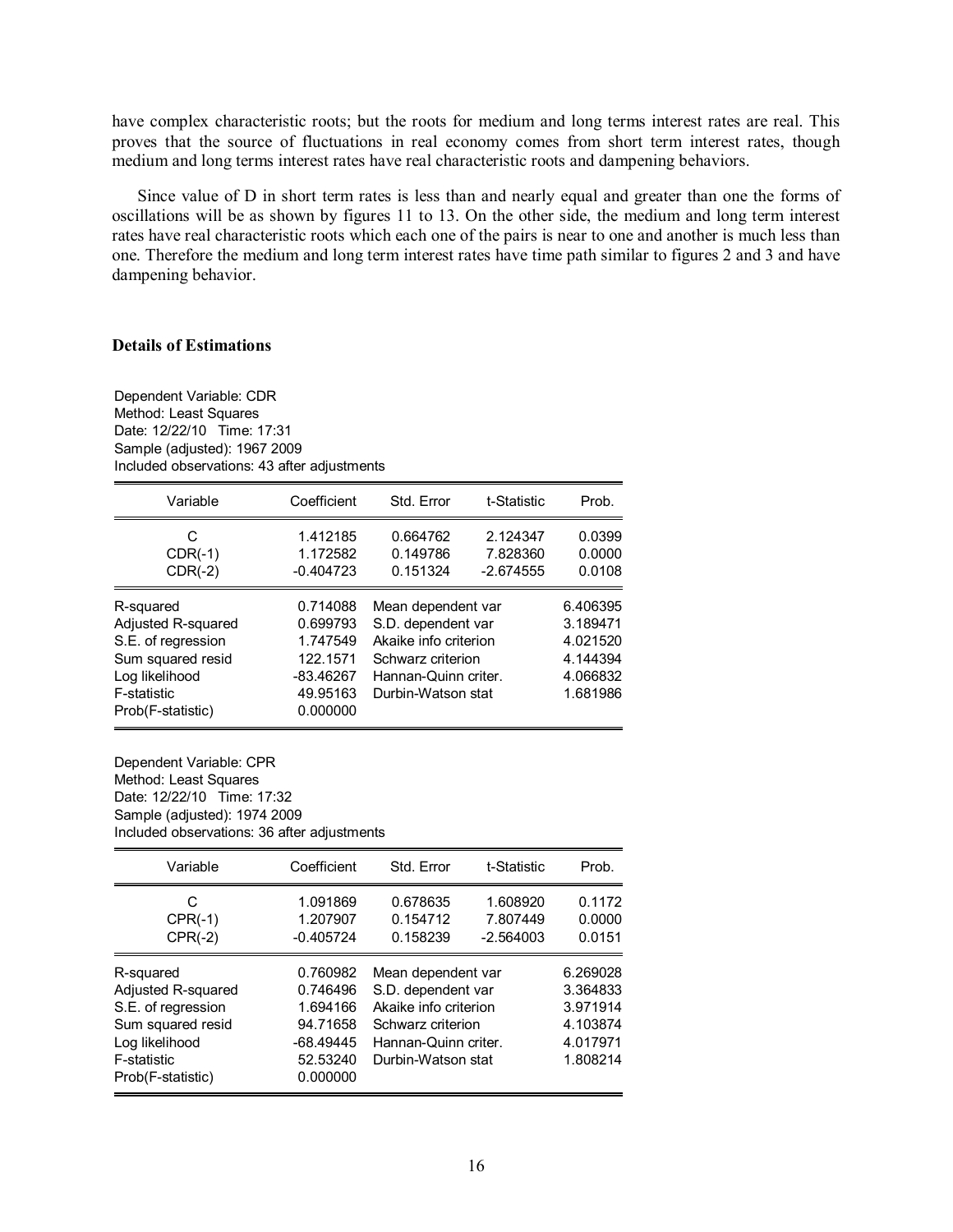Dependent Variable: DR Method: Least Squares Date: 12/22/10 Time: 17:33 Sample (adjusted): 1950 2009 Included observations: 60 after adjustments

| Variable                                                                                                                         | Coefficient                                                                         | Std. Error                                                                                                                           | t-Statistic                         | Prob.                                                                |
|----------------------------------------------------------------------------------------------------------------------------------|-------------------------------------------------------------------------------------|--------------------------------------------------------------------------------------------------------------------------------------|-------------------------------------|----------------------------------------------------------------------|
| C<br>$DR(-1)$<br>$DR(-2)$                                                                                                        | 0.876916<br>1.168123<br>$-0.349087$                                                 | 0.367370<br>0.124589<br>0.125290                                                                                                     | 2.387009<br>9.375823<br>$-2.786234$ | 0.0203<br>0.0000<br>0.0072                                           |
| R-squared<br>Adjusted R-squared<br>S.E. of regression<br>Sum squared resid<br>Log likelihood<br>F-statistic<br>Prob(F-statistic) | 0.773563<br>0.765618<br>1.317770<br>98.98145<br>$-100.1539$<br>97.36282<br>0.000000 | Mean dependent var<br>S.D. dependent var<br>Akaike info criterion<br>Schwarz criterion<br>Hannan-Quinn criter.<br>Durbin-Watson stat |                                     | 4.900667<br>2.721932<br>3.438465<br>3.543182<br>3.479426<br>1.821936 |

Dependent Variable: FFR Method: Least Squares Date: 12/22/10 Time: 17:33 Sample (adjusted): 1957 2009 Included observations: 53 after adjustments

| Variable                                                                                                                                | Coefficient                                                                         | Std. Error                                                                                                                           | t-Statistic                         | Prob.                                                                |
|-----------------------------------------------------------------------------------------------------------------------------------------|-------------------------------------------------------------------------------------|--------------------------------------------------------------------------------------------------------------------------------------|-------------------------------------|----------------------------------------------------------------------|
| C<br>$FFR(-1)$<br>$FFR(-2)$                                                                                                             | 1.159006<br>1.121160<br>$-0.331783$                                                 | 0.517073<br>0.135817<br>0.135677                                                                                                     | 2.241475<br>8.254928<br>$-2.445394$ | 0.0295<br>0.0000<br>0.0180                                           |
| R-squared<br>Adjusted R-squared<br>S.E. of regression<br>Sum squared resid<br>Log likelihood<br><b>F-statistic</b><br>Prob(F-statistic) | 0.721248<br>0.710098<br>1.763744<br>155.5396<br>$-103.7339$<br>64.68561<br>0.000000 | Mean dependent var<br>S.D. dependent var<br>Akaike info criterion<br>Schwarz criterion<br>Hannan-Quinn criter.<br>Durbin-Watson stat |                                     | 5.688585<br>3.275746<br>4.027693<br>4.139219<br>4.070581<br>1.766529 |

Dependent Variable: GBYLT Method: Least Squares Date: 12/22/10 Time: 17:34 Sample (adjusted): 1956 2009 Included observations: 54 after adjustments

| Variable           | Coefficient | Std. Error            | t-Statistic | Prob.    |
|--------------------|-------------|-----------------------|-------------|----------|
| C                  | 0.510742    | 0.342630              | 1.490651    | 0.1422   |
| $GBYLT(-1)$        | 1.102660    | 0.138297              | 7.973138    | 0.0000   |
| GBYLT(-2)          | $-0.180204$ | 0.136643              | $-1.318792$ | 0.1931   |
| R-squared          | 0.879766    | Mean dependent var    |             | 6.543981 |
| Adjusted R-squared | 0.875050    | S.D. dependent var    |             | 2.604271 |
| S.E. of regression | 0.920563    | Akaike info criterion |             | 2.726290 |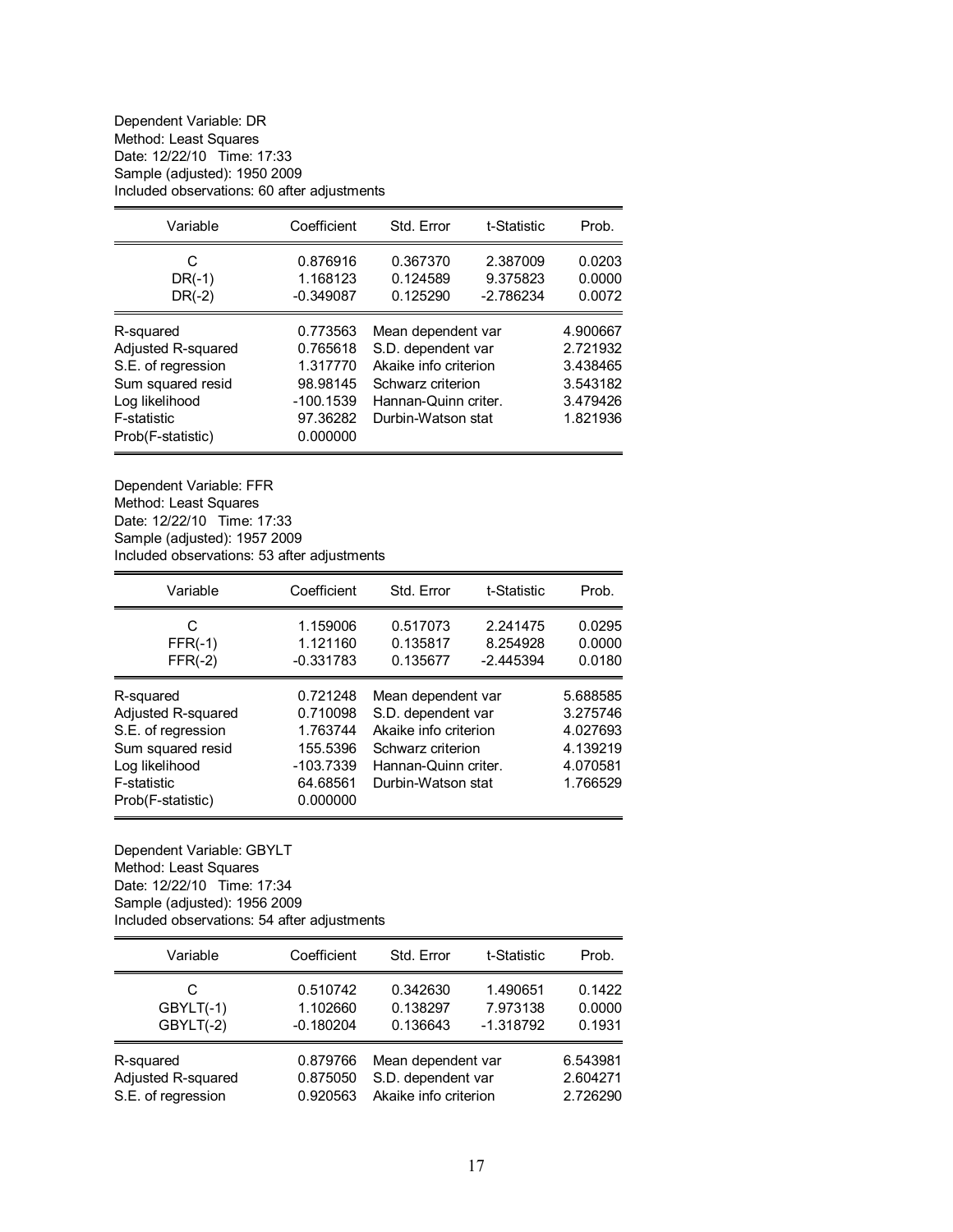| Sum squared resid |          | 43.21926 Schwarz criterion     | 2.836789 |
|-------------------|----------|--------------------------------|----------|
| Log likelihood    |          | -70.60984 Hannan-Quinn criter. | 2.768905 |
| F-statistic       |          | 186,5856 Durbin-Watson stat    | 1.934043 |
| Prob(F-statistic) | 0.000000 |                                |          |

Dependent Variable: GBYMT Method: Least Squares Date: 12/22/10 Time: 17:35 Sample (adjusted): 1950 2009 Included observations: 60 after adjustments

| Variable                                                                                                                         | Coefficient                                                                         | Std. Error                                                                                                                           | t-Statistic                         | Prob.                                                                |
|----------------------------------------------------------------------------------------------------------------------------------|-------------------------------------------------------------------------------------|--------------------------------------------------------------------------------------------------------------------------------------|-------------------------------------|----------------------------------------------------------------------|
| C<br>GBYMT(-1)<br>GBYMT(-2)                                                                                                      | 0.539291<br>1.127038<br>$-0.222132$                                                 | 0.325607<br>0.130020<br>0.129317                                                                                                     | 1.656265<br>8.668214<br>$-1.717740$ | 0.1032<br>0.0000<br>0.0913                                           |
| R-squared<br>Adjusted R-squared<br>S.E. of regression<br>Sum squared resid<br>Log likelihood<br>F-statistic<br>Prob(F-statistic) | 0.855818<br>0.850759<br>1.125868<br>72.25200<br>$-90.71078$<br>169.1670<br>0.000000 | Mean dependent var<br>S.D. dependent var<br>Akaike info criterion<br>Schwarz criterion<br>Hannan-Quinn criter.<br>Durbin-Watson stat |                                     | 5.699500<br>2.914363<br>3.123693<br>3.228410<br>3.164653<br>1.902443 |

Dependent Variable: LPR Method: Least Squares Date: 12/22/10 Time: 17:35 Sample (adjusted): 1950 2009 Included observations: 60 after adjustments

| Variable                                                                                                                         | Coefficient                                                                         | Std. Error                                                                                                                           | t-Statistic                         | Prob.                                                                |
|----------------------------------------------------------------------------------------------------------------------------------|-------------------------------------------------------------------------------------|--------------------------------------------------------------------------------------------------------------------------------------|-------------------------------------|----------------------------------------------------------------------|
| C<br>$LPR(-1)$<br>$LPR(-2)$                                                                                                      | 1.193421<br>1.195410<br>$-0.364144$                                                 | 0.467540<br>0.125060<br>0.122934                                                                                                     | 2.552554<br>9.558684<br>$-2.962120$ | 0.0134<br>0.0000<br>0.0044                                           |
| R-squared<br>Adjusted R-squared<br>S.E. of regression<br>Sum squared resid<br>Log likelihood<br>F-statistic<br>Prob(F-statistic) | 0.798558<br>0.791490<br>1.515878<br>130.9795<br>$-108.5572$<br>112.9797<br>0.000000 | Mean dependent var<br>S.D. dependent var<br>Akaike info criterion<br>Schwarz criterion<br>Hannan-Quinn criter.<br>Durbin-Watson stat |                                     | 7.086450<br>3.319712<br>3.718574<br>3.823291<br>3.759534<br>1.777337 |

Dependent Variable: MR Method: Least Squares Date: 12/22/10 Time: 17:36 Sample (adjusted): 1974 2009 Included observations: 36 after adjustments

| Variable | Coefficient | Std. Frror | t-Statistic | Prob.  |
|----------|-------------|------------|-------------|--------|
| C        | 0.713471    | 0.625743   | 1.140198    | 0.2624 |
| $MR(-1)$ | 1.300689    | 0.162941   | 7.982556    | 0.0000 |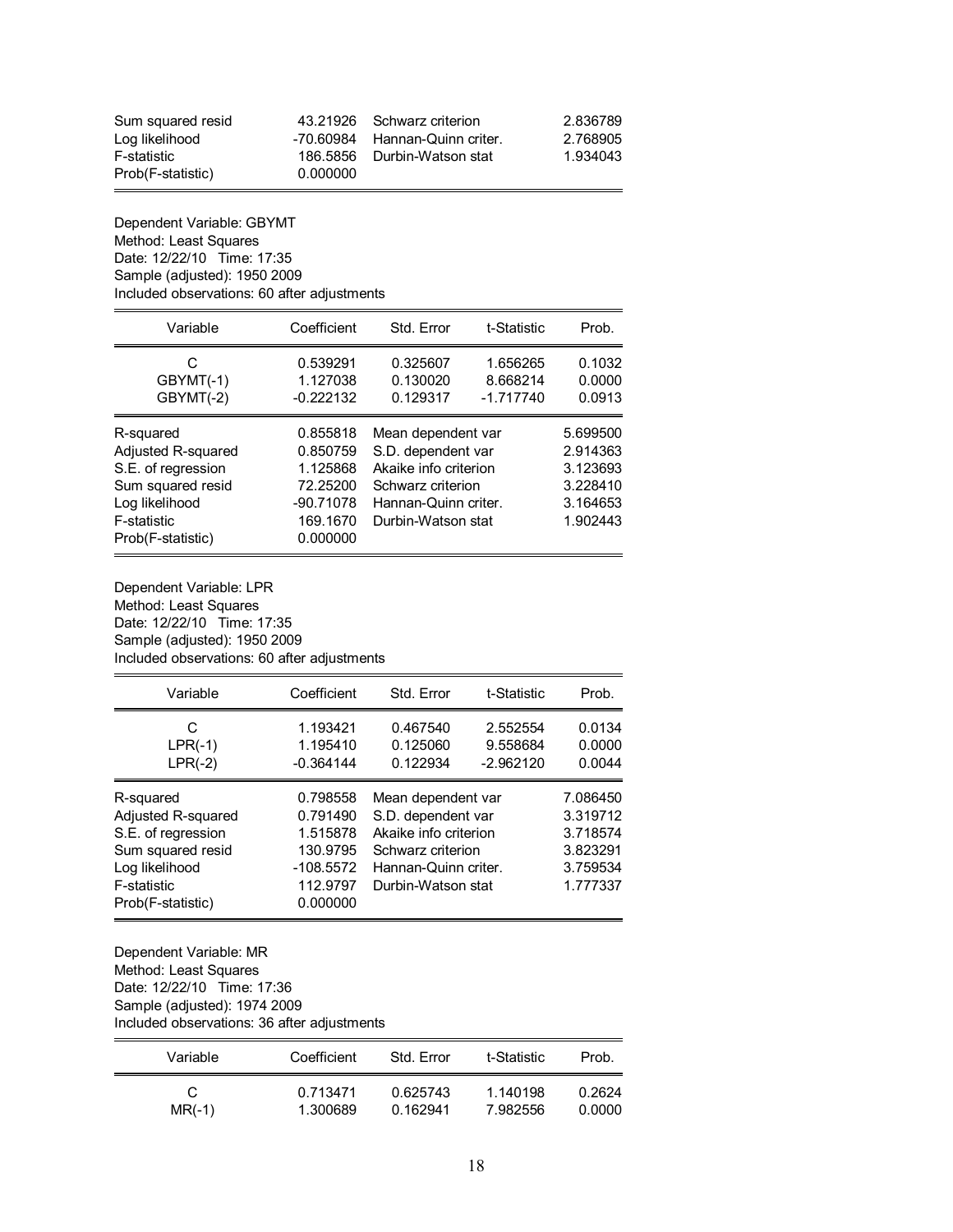| $MR(-2)$           | $-0.385800$ | 0.164963              | $-2.338703$ | 0.0256   |
|--------------------|-------------|-----------------------|-------------|----------|
| R-squared          | 0.874263    | Mean dependent var    |             | 9.109667 |
| Adjusted R-squared | 0.866642    | S.D. dependent var    |             | 2.883206 |
| S.E. of regression | 1.052895    | Akaike info criterion | 3.020619    |          |
| Sum squared resid  | 36.58339    | Schwarz criterion     | 3.152579    |          |
| Log likelihood     | $-51.37115$ | Hannan-Quinn criter.  |             | 3.066677 |
| F-statistic        | 114.7258    | Durbin-Watson stat    |             | 1.893167 |
| Prob(F-statistic)  | 0.000000    |                       |             |          |

Dependent Variable: TBR Method: Least Squares Date: 12/22/10 Time: 17:36 Sample (adjusted): 1950 2009 Included observations: 60 after adjustments

| Variable                                                                                                                         | Coefficient                                                                         | Std. Error                                                                                                                           | t-Statistic                         | Prob.                                                                |
|----------------------------------------------------------------------------------------------------------------------------------|-------------------------------------------------------------------------------------|--------------------------------------------------------------------------------------------------------------------------------------|-------------------------------------|----------------------------------------------------------------------|
| C<br>$TBR(-1)$<br>$TBR(-2)$                                                                                                      | 0.738135<br>1.173308<br>$-0.330272$                                                 | 0.347145<br>0.126742<br>0.126339                                                                                                     | 2.126301<br>9.257450<br>$-2.614173$ | 0.0378<br>0.0000<br>0.0114                                           |
| R-squared<br>Adjusted R-squared<br>S.E. of regression<br>Sum squared resid<br>Log likelihood<br>F-statistic<br>Prob(F-statistic) | 0.791526<br>0.784212<br>1.318017<br>99.01856<br>$-100.1652$<br>108.2080<br>0.000000 | Mean dependent var<br>S.D. dependent var<br>Akaike info criterion<br>Schwarz criterion<br>Hannan-Quinn criter.<br>Durbin-Watson stat |                                     | 4.801517<br>2.837310<br>3.438840<br>3.543557<br>3.479800<br>1.804008 |

Dependent Variable: TBRBE Method: Least Squares Date: 12/22/10 Time: 17:37 Sample (adjusted): 1977 2009 Included observations: 33 after adjustments

| Variable                                                                                                                         | Coefficient                                                                         | Std. Error                                                                                                                           | t-Statistic                         | Prob.                                                                |
|----------------------------------------------------------------------------------------------------------------------------------|-------------------------------------------------------------------------------------|--------------------------------------------------------------------------------------------------------------------------------------|-------------------------------------|----------------------------------------------------------------------|
| C<br>$TBRBE(-1)$<br>$TBRBE(-2)$                                                                                                  | 0.920158<br>1.212030<br>$-0.383979$                                                 | 0.651453<br>0.171978<br>0.178377                                                                                                     | 1.412471<br>7.047595<br>$-2.152630$ | 0.1681<br>0.0000<br>0.0395                                           |
| R-squared<br>Adjusted R-squared<br>S.E. of regression<br>Sum squared resid<br>Log likelihood<br>F-statistic<br>Prob(F-statistic) | 0.768303<br>0.752857<br>1.602689<br>77.05833<br>$-60.81788$<br>49.73984<br>0.000000 | Mean dependent var<br>S.D. dependent var<br>Akaike info criterion<br>Schwarz criterion<br>Hannan-Quinn criter.<br>Durbin-Watson stat |                                     | 5.760152<br>3.223851<br>3.867750<br>4.003797<br>3.913526<br>1.861321 |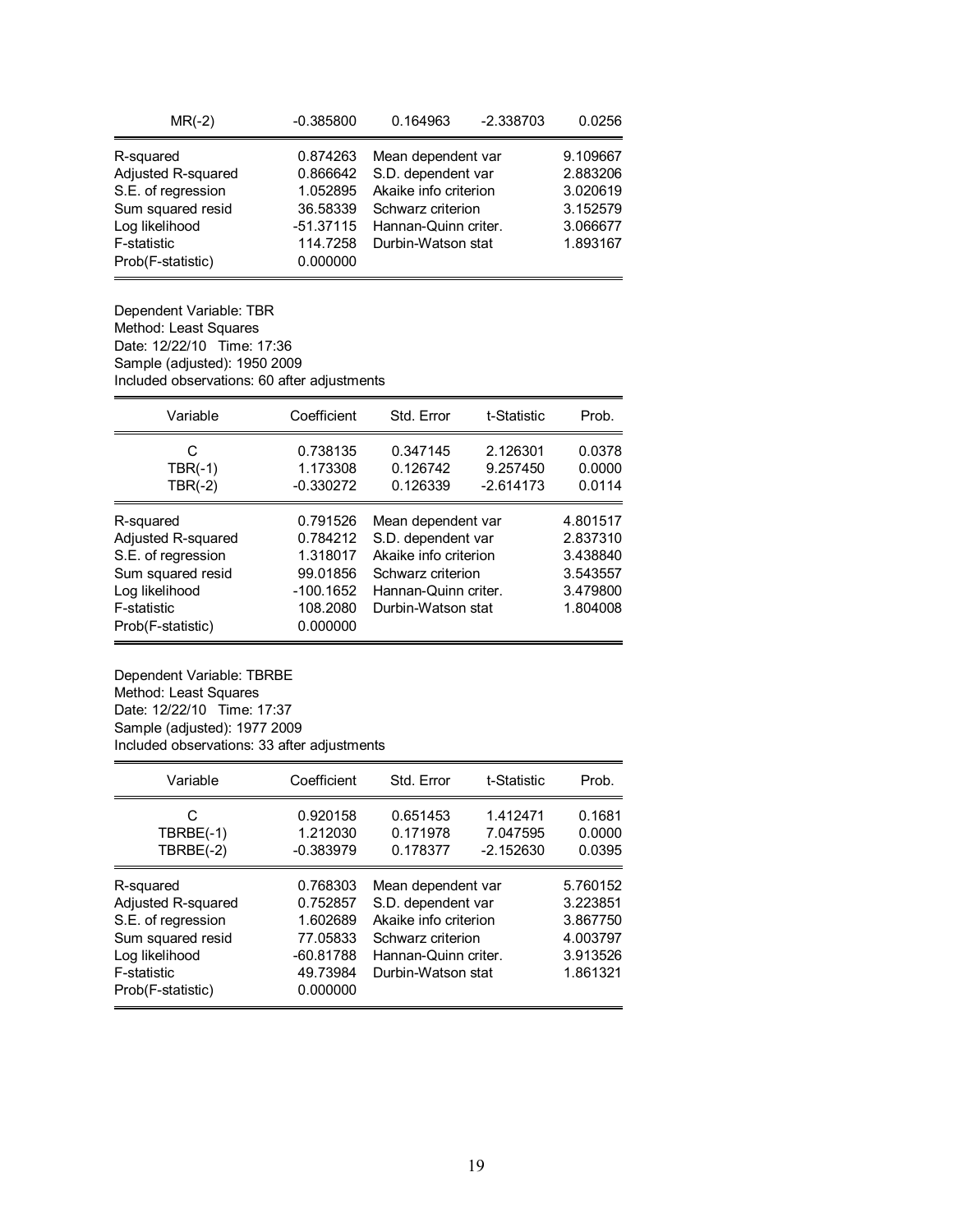**Data** 

| obs  | <b>CDR</b>                                                                                     | <b>CPR</b>                                                                                | DR                | <b>FFR</b>        | <b>GBYLT</b>                                                   | <b>GBYMT</b>      | <b>LPR</b>                                   | ΜR                         | TBR               | <b>TBRBE</b> |
|------|------------------------------------------------------------------------------------------------|-------------------------------------------------------------------------------------------|-------------------|-------------------|----------------------------------------------------------------|-------------------|----------------------------------------------|----------------------------|-------------------|--------------|
| 1948 | <b>NA</b>                                                                                      | NA                                                                                        | 1.500000          | <b>NA</b>         | NA                                                             | 1.520000          | 1.854000                                     | NA                         | 1.041000          | NA           |
| 1949 | <b>NA</b>                                                                                      | NA                                                                                        | 1.500000          | <b>NA</b>         | <b>NA</b>                                                      |                   | 1.430000 2.000000                            | NA                         | 1.101000          | <b>NA</b>    |
| 1950 | NA                                                                                             | NA                                                                                        | 1.750000          | <b>NA</b>         | NA                                                             |                   | 1.450000 2.069000                            | NA.                        | 1.218000          | NA           |
| 1951 | NA                                                                                             | NA.                                                                                       | 1.750000          | <b>NA</b>         | NA                                                             | 1.940000 2.555000 |                                              | NA                         | 1.553000          | <b>NA</b>    |
| 1952 | <b>NA</b>                                                                                      | NA                                                                                        | 1.750000          | <b>NA</b>         | <b>NA</b>                                                      | 2.140000 3.000000 |                                              | <b>NA</b>                  | 1.768000          | <b>NA</b>    |
| 1953 | <b>NA</b>                                                                                      | NA.                                                                                       | 2.000000          | <b>NA</b>         | <b>NA</b>                                                      | 2.420000          | 3.169000                                     | <b>NA</b>                  | 1.940000          | <b>NA</b>    |
| 1954 | <b>NA</b>                                                                                      | NA                                                                                        | 1.500000          |                   | NA 2.402000                                                    | 1.632000          | 3.053000                                     | NA                         | 0.950000          | NA           |
| 1955 | ΝA                                                                                             | NA.                                                                                       | 2.500000          | 1.785000          | 2.817000                                                       | 2.471000          | 3.157000                                     | NA.                        | 1.747000          | <b>NA</b>    |
| 1956 | NA                                                                                             | NA                                                                                        | 3.000000          | 2.728000          | 3.183000                                                       | 3.187000          | 3.770000                                     | NA .                       | 2.659000          | NA           |
| 1957 | NA                                                                                             | NA                                                                                        | 3.000000          | 3.105000 3.648000 |                                                                | 3.686000 4.202000 |                                              |                            | NA 3.264000       | <b>NA</b>    |
| 1958 | NA                                                                                             |                                                                                           | NA 2.500000       | 1.573000          | 3.316000                                                       | 2.838000          | 3.833000                                     | NA.                        | 1.838000          | NA           |
| 1959 | NA                                                                                             | NA.                                                                                       | 4.000000          | 3.305000          | 4.333000                                                       | 4.460000 4.478000 |                                              | NA.                        | 3.413000          | ΝA           |
| 1960 | <b>NA</b>                                                                                      | NA                                                                                        | 3.000000          |                   | 3.216000 4.117000                                              | 3.981000 4.821000 |                                              | NA.                        | 2.947000          | <b>NA</b>    |
| 1961 | <b>NA</b>                                                                                      | NA                                                                                        | 3.000000          | 1.955000 3.883000 |                                                                |                   | 3.535000 4.500000                            |                            | NA 2.376000       | <b>NA</b>    |
| 1962 | <b>NA</b>                                                                                      | NA                                                                                        | 3.000000          |                   | 2.708000 3.946000                                              | 3.472000 4.500000 |                                              |                            | NA 2.778000       | <b>NA</b>    |
| 1963 | <b>NA</b>                                                                                      | NA                                                                                        | 3.500000          | 3.178000 4.003000 |                                                                | 3.669000 4.500000 |                                              |                            | NA 3.157000       | NA           |
| 1964 | <b>NA</b>                                                                                      |                                                                                           | NA 4.000000       |                   | 3.497000 4.187000                                              | 4.031000 4.500000 |                                              |                            | NA 3.553000       | NA           |
| 1965 | 4.344000                                                                                       | NA                                                                                        | 4.420000          |                   | 4.073000 4.283000 4.218000 4.535000                            |                   |                                              |                            | NA 3.948000       | <b>NA</b>    |
| 1966 | 5.483000                                                                                       | NA                                                                                        | 4.500000          |                   | 5.111000 4.923000                                              | 5.230000 5.625000 |                                              | NA.                        | 4.882000          | NA           |
| 1967 | 5.021000                                                                                       | NA.                                                                                       | 4.500000          | 4.220000 5.073000 |                                                                | 5.039000          | 5.633000                                     |                            | NA 4.332000       | ΝA           |
| 1968 | 5.859000                                                                                       | NA                                                                                        | 5.360000          | 5.657000          | 5.646000                                                       | 5.685000 6.313000 |                                              | NA.                        | 5.347000          | <b>NA</b>    |
| 1969 | 7.761000                                                                                       | NA                                                                                        | 6.000000          |                   | 8.204000 6.671000                                              | 7.017000 7.952000 |                                              | NA                         | 6.688000          | <b>NA</b>    |
| 1970 | 7.564000                                                                                       | NA                                                                                        | 5.520000          | 7.181000 7.348000 |                                                                | 7.287000 7.910000 |                                              | NA.                        | 6.437000          | NA           |
| 1971 | 5.005000                                                                                       | NA                                                                                        | 4.630000          | 4.661000 6.159000 |                                                                | 5.654000 5.723000 |                                              |                            | NA 4.340000       | NA           |
| 1972 | 4.666000                                                                                       | 4.663000                                                                                  | 4.500000          |                   | 4.431000 6.210000                                              | 5.721000          | 5.248000 7.384000                            |                            | 4.069000          | NA           |
| 1973 | 8.416000                                                                                       | 8.203000                                                                                  | 7.500000          | 8.728000 6.843000 |                                                                |                   | 6.955000 8.022000 8.043000                   |                            | 7.027000          | <b>NA</b>    |
| 1974 | 10.24400                                                                                       |                                                                                           | 10.01400 7.810000 |                   | 10.50300 7.557000                                              | 7.823000          |                                              | 10.79800 9.189000 7.875000 |                   | NA           |
| 1975 | 6.437000                                                                                       | 6.250000                                                                                  | 6.000000          | 5.824000          | 7.988000                                                       |                   | 7.490000 7.863000 9.041000                   |                            | 5.825000 5.776000 |              |
| 1976 | 5.268000                                                                                       | 5.237000                                                                                  | 5.250000          | 5.045000          | 7.611000                                                       |                   | 6.771000 6.840000 8.865000 4.999000          |                            |                   | 4.990000     |
| 1977 | 5.641000                                                                                       | 5.545000 6.000000                                                                         |                   |                   | 5.538000 7.419000                                              |                   | 6.686000 6.824000 8.841000 5.264000 5.291000 |                            |                   |              |
| 1978 | 8.222000                                                                                       | 7.941000 9.500000                                                                         |                   |                   | 7.931000 8.410000 8.289000 9.057000 9.637000 7.223000 7.191000 |                   |                                              |                            |                   |              |
| 1979 | 11.22500                                                                                       | 10.96800                                                                                  | 12.00000          |                   | 11.19400 9.443000                                              | 9.715000 12.66600 |                                              | 11.19300                   | 10.04300          | 10.07300     |
| 1980 | 13.06700                                                                                       | 12.65800                                                                                  | 12.87000          | 13.35600          | 11.46000                                                       | 11.54800          | 15.26600                                     | 13.77000                   | 11.61500          | 11.23600     |
| 1981 | 15.91100                                                                                       | 15.32500                                                                                  | 12.10000          | 16.37800          | 13.91100                                                       | 14.43900          | 18.87000                                     | 16.63300                   | 14.07800          | 14.35100     |
| 1982 | 12.27100                                                                                       | 11.89300 8.730000                                                                         |                   | 12.25800          | 13.00100                                                       | 12.92200          | 14.86100                                     | 16.08400                   | 10.72500          | 10.77000     |
| 1983 | 9.067000                                                                                       | 8.878000                                                                                  | 8.500000          | 9.087000          | 11.10500                                                       | 10.44700          | 10.79400                                     | 13.22800                   | 8.620000 8.867000 |              |
| 1984 | 10.36500                                                                                       | 10.09700                                                                                  | 8.370000          | 10.22500          | 12.43800                                                       | 11.89300          | 12.04300                                     | 13.87000                   | 9.573000 9.813000 |              |
| 1985 | 8.048000                                                                                       | 7.954000                                                                                  | 7.500000          | 8.101000          | 10.62300                                                       |                   | 9.643000 9.933000                            | 12.42400                   | 7.489000          | 7.725000     |
| 1986 | 6.518000                                                                                       | 6.495000                                                                                  | 5.500000          | 6.805000          | 7.683000                                                       |                   | 7.064000 8.333000                            | 10.17800                   | 5.973000 6.153000 |              |
|      | 1987 6.861000 6.813000 6.000000 6.658000 8.384000 7.668000 8.203000 10.19600 5.826000 5.954000 |                                                                                           |                   |                   |                                                                |                   |                                              |                            |                   |              |
| 1988 |                                                                                                | 7.728000 7.656000 6.500000 7.568000 8.846000 8.257000 9.315000 10.33800 6.672000 6.879000 |                   |                   |                                                                |                   |                                              |                            |                   |              |
| 1989 |                                                                                                | 9.085000 8.989000 7.000000 9.217000 8.499000 8.558000 10.87300 10.32400 8.114000 8.391000 |                   |                   |                                                                |                   |                                              |                            |                   |              |
| 1990 |                                                                                                | 8.148000 8.061000 6.790000 8.099000 8.550000 8.254000 10.00900 10.13000 7.510000 7.742000 |                   |                   |                                                                |                   |                                              |                            |                   |              |
| 1991 |                                                                                                | 5.835000 5.865000 4.110000 5.688000 7.858000 6.813000 8.463000 9.249000 5.409000 5.534000 |                   |                   |                                                                |                   |                                              |                            |                   |              |
| 1992 |                                                                                                | 3.682000 3.753000 3.000000 3.522000 7.010000 5.307000 6.252000 8.401000 3.460000 3.508000 |                   |                   |                                                                |                   |                                              |                            |                   |              |
| 1993 |                                                                                                | 3.174000 3.224000 3.000000 3.023000 5.873000 4.443000 6.000000 7.330000 3.019000 3.064000 |                   |                   |                                                                |                   |                                              |                            |                   |              |
| 1994 |                                                                                                | 4.629000 4.659000 4.750000 4.202000 7.080000 6.264000 7.138000 8.356000 4.270000 4.348000 |                   |                   |                                                                |                   |                                              |                            |                   |              |
| 1995 |                                                                                                | 5.917000 5.933000 5.250000 5.837000 6.580000 6.263000 8.829000 7.955000 5.513000 5.653000 |                   |                   |                                                                |                   |                                              |                            |                   |              |
| 1996 |                                                                                                | 5.390000 5.413000 5.000000 5.298000 6.438000 5.990000 8.271000 7.806000 5.024000 5.137000 |                   |                   |                                                                |                   |                                              |                            |                   |              |
| 1997 |                                                                                                | 5.616000 5.571000 5.000000 5.460000 6.353000 6.102000 8.442000 7.596000 5.070000 5.198000 |                   |                   |                                                                |                   |                                              |                            |                   |              |
| 1998 |                                                                                                | 5.467000 5.341000 4.500000 5.353000 5.264000 5.138000 8.354000 6.944000 4.819000 4.901000 |                   |                   |                                                                |                   |                                              |                            |                   |              |
| 1999 |                                                                                                | 5.330000 5.183000 5.000000 4.970000 5.637000 5.485000 7.994000 7.429000 4.658000 4.768000 |                   |                   |                                                                |                   |                                              |                            |                   |              |
|      | 2000 6.456000 6.305000 6.000000 6.236000 6.029000 6.217000 9.233000 8.063000 5.839000 5.998000 |                                                                                           |                   |                   |                                                                |                   |                                              |                            |                   |              |